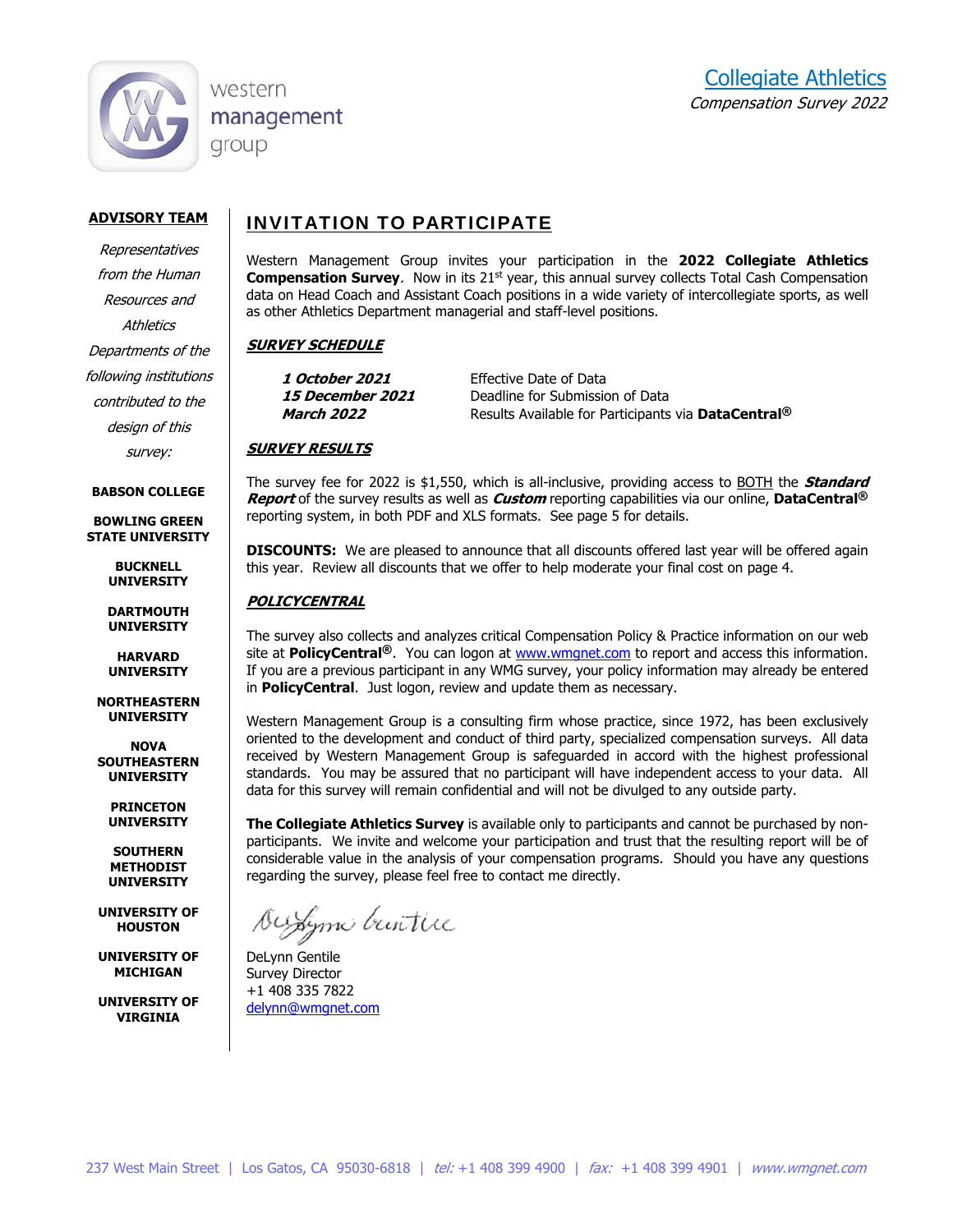

## **TABLE OF CONTENTS**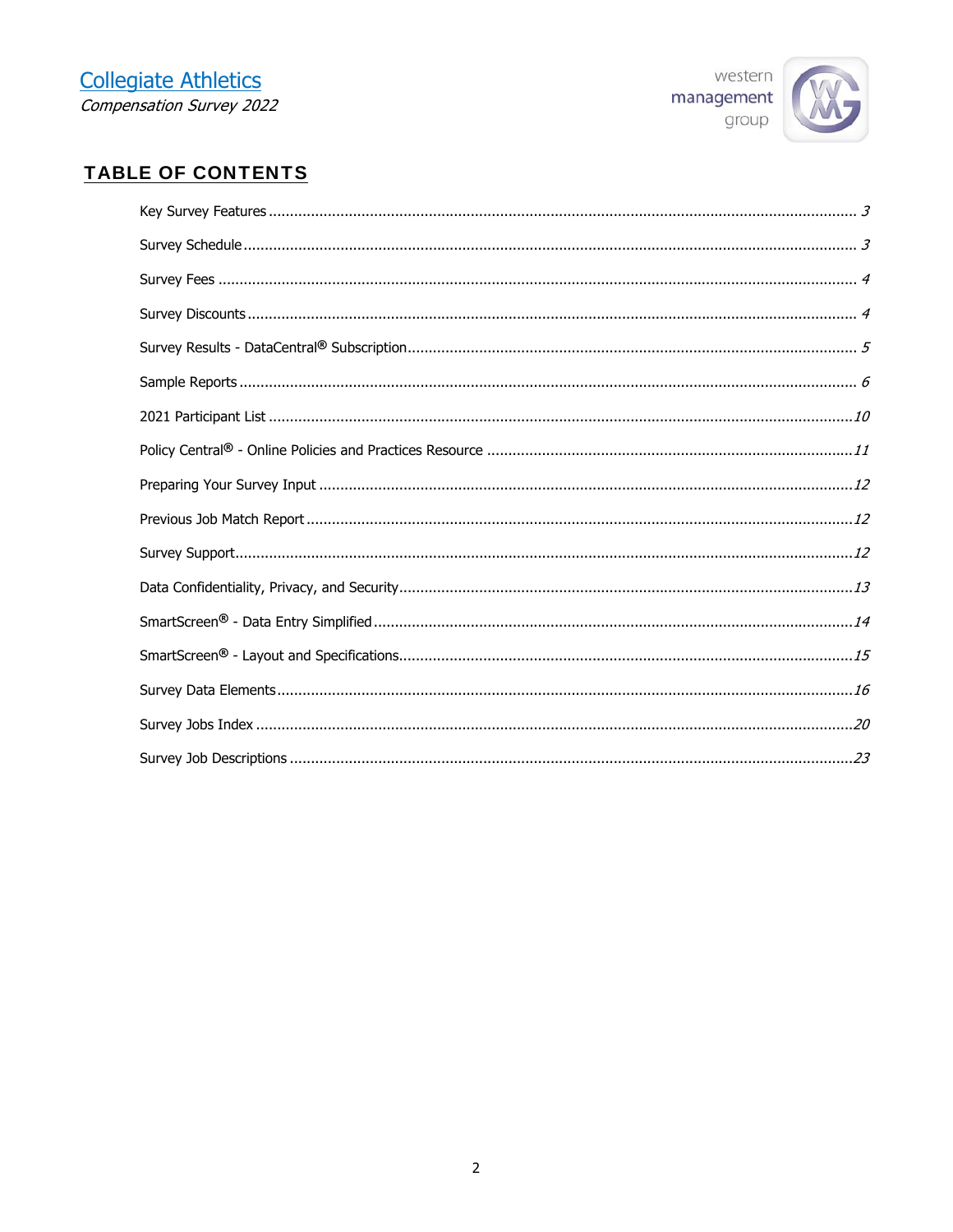

## KEY SURVEY FEATURES

 The survey has been designed to capture compensation data elements important in determining Total Compensation packages for Coaches and other Athletics Department positions, including:

Hourly and Annualized Base Pay Rates Perks Provided Institution-Wide Bonuses **Annual Value of Perks** Athletics Department Bonuses **Benefits Fringe Rate** Third-Party Income Number of Months Worked Pay Grade Ranges **Percent FTE Worked** 

- **Coaching Positions** in over 20 intercollegiate men's and women's sports.
- **Other Athletics Department Positions** including positions in Athletics Administration, Operations, Facilities, Marketing, Communications and Events Management.
- Nationwide data covering over 100 geographic areas.
- Data broken out by Geographic Area, NCAA Division, Budget Size and more.
- A variety of Output Report options, including online report generation capability.

## SURVEY SCHEDULE

Our schedule calls for the production and distribution of the survey results in March 2022. In order to meet this output schedule, it is extremely important for you to submit your information to us as soon as possible, so we may audit and verify your entries, and have adequate time to clarify any data or policy questions with you.

1 October 2021 **Effective Date of Data 15 December 2021 Deadline for Submission of Data – \$75 Discount for submitting data on-time!** March 2022 Results Available for Participants via **DataCentral®**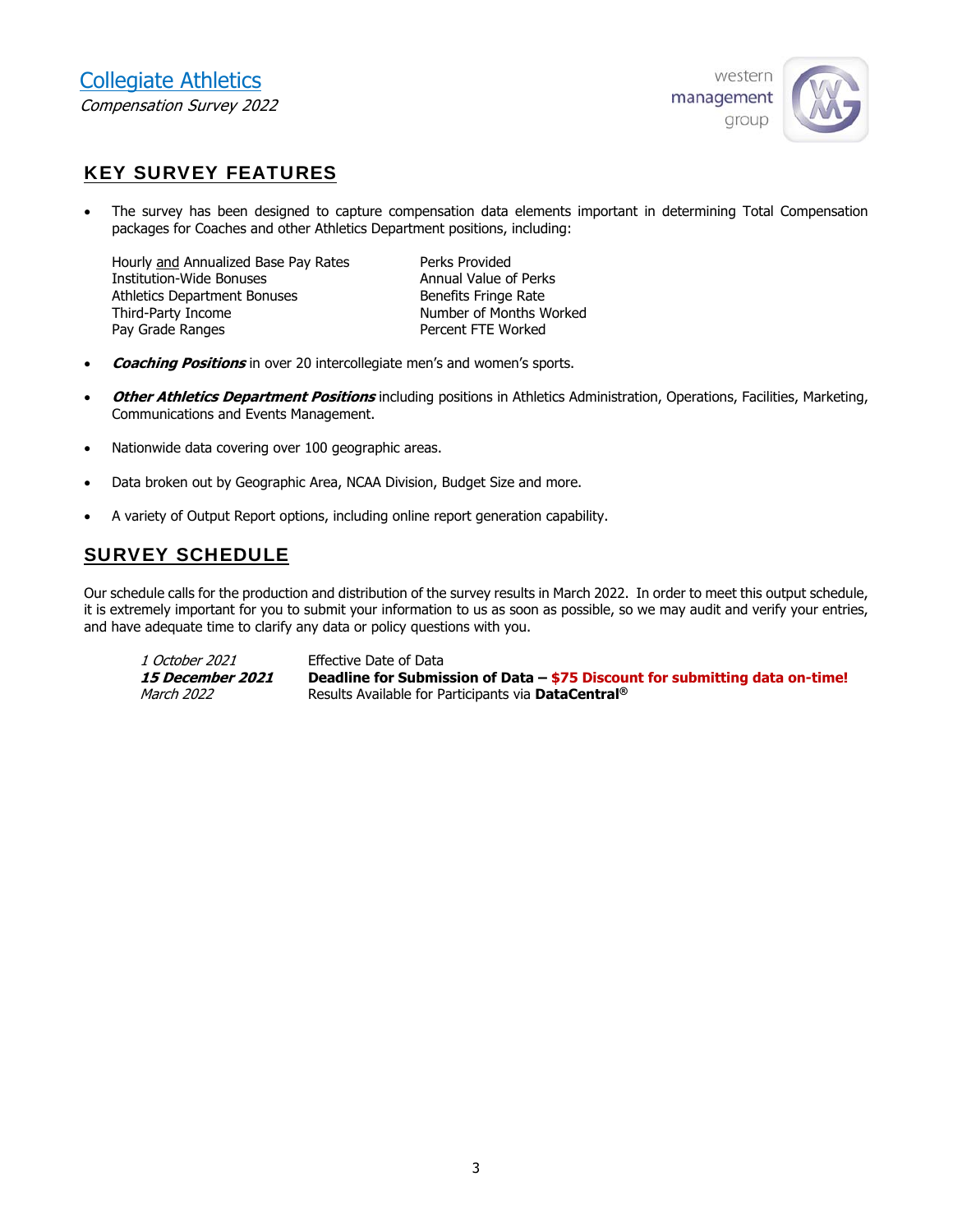

## SURVEY FEES

The survey fee for 2022 is \$1,550, which is all-inclusive. The fee includes a **FULL YEAR** of access to the survey results via our **DataCentral®** online survey report tool. You will have complete access to a wide variety of reports which provide a number of analyses, comparisons, and customization of results from the survey database. With all reports you can produce the results in PDF and XLS Formats, including uploadable versions.

**Survey Fee –** Provides BOTH Standard and Custom Report Access  $\text{1,550}$ 

## SURVEY DISCOUNTS

**YOU CAN EARN SIGNIFICANT DISCOUNTS** on your 2022 **Collegiate Athletics** survey fees! Western Management Group is offering the following discounts:

- \$75 On-Time Discount if you submit your pay data by 15 December 2021.
- \$200 Previous Participant Discount for all 2021 **Collegiate Athletics** Survey Participants.
- \$250 Multiple Survey Discount participate in BOTH the **Collegiate Athletics Compensation Survey** AND the **EduComp® Compensation Survey** and receive a \$250 discount on your **Collegiate Athletics Compensation Survey** final results. **EduComp** covers staff and administrative positions specific to higher-education institutions, including General Administration, Alumni Affairs and Development, Financial Management, Facilities, Human Resources, Student Services, Research, IT, Public Safety, Library, Museum and more. Further information is available on our website at www.wmgnet.com.
- \$300 New Participant Referral Discount to you for each new participant you refer PLUS the institution you refer also receives this discount!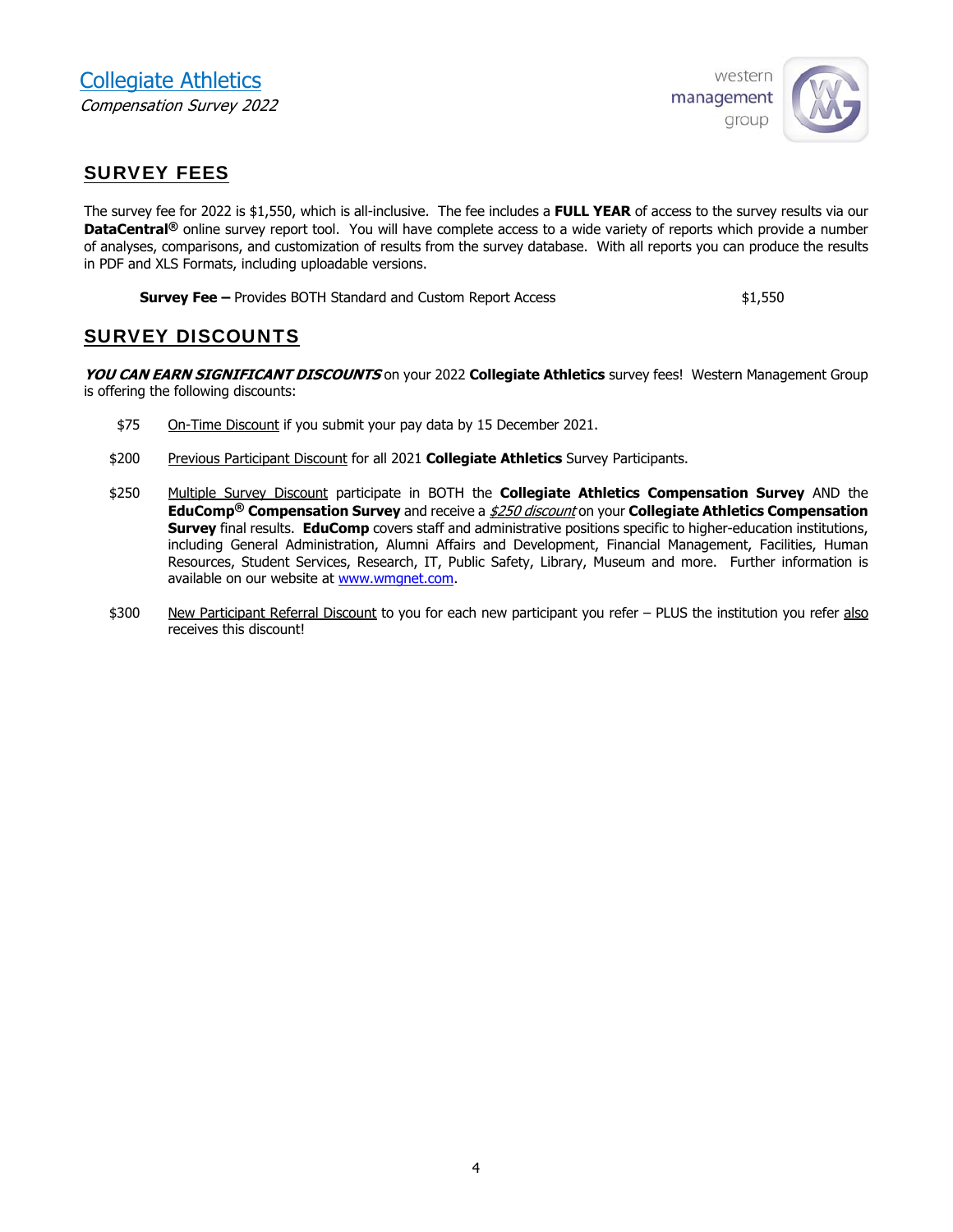

## SURVEY RESULTS - DataCentral® SUBSCRIPTION

All participants will receive 24x7 access to **DataCentral®** where you can download important survey demographic and results definitions information, and have Custom Reporting capabilities, where you can define your own selection criteria for selected cuts.

#### **STANDARD DOWNLOADABLE REPORTS**

Download the full survey Standard Report which contains ALL data from ALL participants. Your data is included in the computation of job data statistics and totals. Available in both Adobe Acrobat and Excel formats, at no additional cost. A hard copy, printed version of the Standard Report is also available for an additional \$250.

- **General Information:** Includes participant demographics, data element definitions, and results presentation and calculation definitions.
- **Job Descriptions:** Uploadable job descriptions in Excel, Word and Adobe Acrobat are also provided at no additional cost.
- **Summary Report:** Displays the employee weighted or simple average of each pay element for each survey job.
- **Detail Report:** For each survey job, displays employee weighted averages, simple averages and percentile data for each pay element as well as base-to-bonus earnings mix data, and number of employees reported to each FLSA Status.
- **Breakout Report:** For every survey job, displays averages of each pay element broken out by Geographic area, NCAA Division, Institution Type and Institution Budget Size.
- **Uploadable Excel Report:** Provides a job-by-job spreadsheet report with all of the major statistics and pay elements laid out in a readily uploadable format for third party analysis software. Included at no additional charge.

#### **CUSTOM GENERATED REPORTS**

The Custom Reports offer detailed and full customized reporting capability. Ideal for participants who need reports based on a selected set of participants or to meet specific scoping criteria. You have complete control and flexibility in defining your own peer group for the reports. Results are provided in both PDF and XLS Formats at no additional cost.

- **Institution Selections**
- NCAA Division
- Institution Size by Budget or Employment
- Institution Type
- Geographic Area: Region/State/Metro Area
- Data Elements and Statistics Calculations
- Custom Percentiles
- Weighted and Simple Averages
- Data Aging
- And much more!

#### **Includes all of the above reports from the Standard Report PLUS**

- **Market Comparison Report:** For each survey job, provides a graphic display of your position to market.
- **Uploadable Excel Breakout Report:** Similar to the Uploadable Excel Report above, PLUS adds the ability to split the results into categories such as NCAA Division, Geography or Budget Size.

For a live demonstration of the power, flexibility and capabilities of **DataCentra**l go to www.wmgnet.com and take a "test drive" in the Our Features section of our home page. Contact DeLynn Gentile at +1 408 335 7822, delynn@wmgnet.com for a guided tour.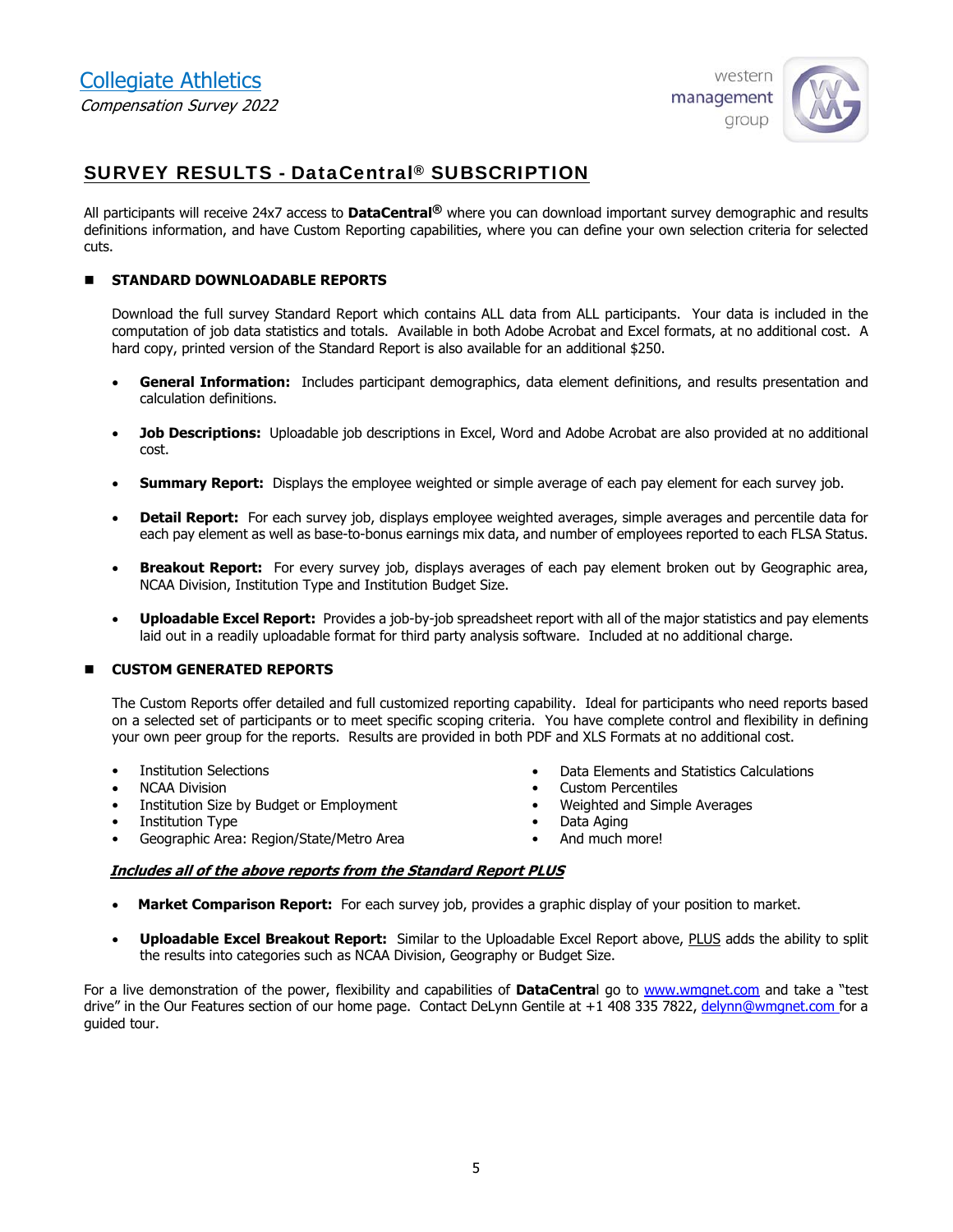

## SAMPLE – SUMMARY REPORT

20XX Edition: Summary Report<br>Report ID = Sample Report

Data Effective Date: 10/1/20XX REPRESENTS: Employee Weighted Average<br>PAY TYPE DISPLAYED: Annual Rate

|      |                                   |          | <b>Grade Range</b> |           |                    | <b>20XX Actual Earnings</b> |              |                   | Oct. 1, 20XX Base      |                   |              |          |        | <b>FAILIFE DISFLAILD. AIIIUGI ROLO</b> | <b>Sample Size</b> |
|------|-----------------------------------|----------|--------------------|-----------|--------------------|-----------------------------|--------------|-------------------|------------------------|-------------------|--------------|----------|--------|----------------------------------------|--------------------|
|      |                                   |          |                    |           |                    | <b>Athletics</b>            | <b>Third</b> |                   |                        |                   |              |          |        |                                        |                    |
|      | Job Title                         | Minimum  | Control            | Maximum   | <b>Institution</b> | <b>Department</b>           | Party        | <b>Total Cash</b> | Annual                 | Hourly            | # Months     | Value of | Fringe | No. of                                 | No. of             |
|      |                                   |          | Point              |           | <b>Bonuses</b>     | <b>Bonuses</b>              | Income       | Earned            |                        |                   | Worked       | Perks    | Rate   | Employees                              | Institutions       |
| 2010 | <b>BASEBALL-M:HEAD COACH</b>      | \$67,997 | \$92,696           | \$118,140 |                    | \$19,145                    |              | \$126,800         | \$123,376              | \$59.36           | 12           | \$6,687  | 33.44% | 66                                     | 66                 |
| 2011 | <b>BASEBALL-M:ASST COACH 1</b>    | \$44,434 | \$58,427           | \$71,089  |                    | \$9,728                     |              | \$64,474          | \$63,547               | \$30.58           | 12           | \$6,660  | 34.15% | 63                                     | 48                 |
| 2012 | <b>BASEBALL-M:ASST COACH 2</b>    | \$45,987 | \$74,387           | \$89,394  |                    |                             |              | \$63,319          | \$63,295               | \$30.43           | 12           |          | 34.69% | 21                                     | 19                 |
| 2015 | <b>BASKETBALL-M:HEAD COACH</b>    | \$90,586 | \$128,422          | \$159,678 |                    | \$107,013                   |              | \$332,160         | \$316,258              | \$152.17          | 12           | \$12,017 | 32.85% | 81                                     | 81                 |
| 2016 | <b>BASKETBALL-M:ASST COACH 1</b>  | \$68,344 | \$92,875           | \$110,740 |                    |                             |              | \$125,199         | \$123,255              | \$59.30           | 12           | \$5,875  | 34,38% | 120                                    | 71                 |
| 2017 | <b>BASKETBALL-M:ASST COACH 2</b>  | \$55,515 | \$77,225           | \$94,852  |                    |                             |              | \$112,675         | \$106,201              | \$51.06           | 12           | \$4,369  | 33.7%  | 34                                     | 25                 |
| 2018 | <b>BASKETBALL-M:ASST COACH 3</b>  |          |                    |           |                    |                             |              | \$72,250          | \$72,250               | .4.74             |              |          |        | 8                                      | $\overline{z}$     |
| 2019 | <b>BASKETBALL-M:NON-BEN COACH</b> |          |                    |           |                    |                             |              | \$46,243          | \$46,243               | <sup>2</sup> 2.23 | $\mathbf{8}$ |          |        | $\mathbf{R}$                           | 5                  |
| 2020 | <b>BASKETBALL-W:HEAD COACH</b>    | \$81,132 | \$111,497          | \$138,467 |                    | \$29,643                    |              | \$182,867         | $^{\circ}14$<br>s      | $S_{1}$<br>54     | 12           | \$10,440 | 33.19% | 82                                     | 82                 |
| 2021 | <b>BASKETBALL-W:ASST COACH 1</b>  | \$53,185 | \$74,751           | \$90,146  |                    |                             |              | \$80."            | s.<br>, 9 <sup>o</sup> | \$38.01           | 12           | \$7,428  | 34.61% | 113                                    | 66                 |
| 2022 | <b>BASKETBALL-W:ASST COACH 2</b>  | \$47,416 | \$70,217           | \$85,430  |                    |                             |              | 5.583             | \$7 966                | \$34.60           | 12           |          | 31.17% | 30                                     | 21                 |
| 2023 | <b>BASKETBALL-W:ASST COACH 3</b>  | \$36,604 | \$49,703           | \$62,042  |                    |                             |              | $$51$ 34          | \$56,834               | \$27.32           | 12           |          | 30.75% | 9                                      | 9                  |
|      |                                   |          |                    |           |                    |                             |              |                   |                        |                   |              |          |        |                                        |                    |
|      |                                   |          |                    |           |                    |                             |              |                   |                        |                   |              |          |        |                                        |                    |
|      |                                   |          |                    |           |                    |                             |              |                   |                        |                   |              |          |        |                                        |                    |
|      |                                   |          |                    |           |                    |                             |              |                   |                        |                   |              |          |        |                                        |                    |
|      |                                   |          |                    |           |                    |                             |              |                   |                        |                   |              |          |        |                                        |                    |
|      |                                   |          |                    |           |                    |                             |              |                   |                        |                   |              |          |        |                                        |                    |
|      |                                   |          |                    |           |                    |                             |              |                   |                        |                   |              |          |        |                                        |                    |
|      |                                   |          |                    |           |                    |                             |              |                   |                        |                   |              |          |        |                                        |                    |
|      |                                   |          |                    |           |                    |                             |              |                   |                        |                   |              |          |        |                                        |                    |
|      |                                   |          |                    |           |                    |                             |              |                   |                        |                   |              |          |        |                                        |                    |
|      |                                   |          |                    |           |                    |                             |              |                   |                        |                   |              |          |        |                                        |                    |
|      |                                   |          |                    |           |                    |                             |              |                   |                        |                   |              |          |        |                                        |                    |
|      |                                   |          |                    |           |                    | FICTITIOUS                  |              |                   |                        |                   |              |          |        |                                        |                    |
|      |                                   |          |                    |           |                    |                             |              |                   |                        |                   |              |          |        |                                        |                    |
|      |                                   |          |                    |           |                    |                             |              |                   |                        |                   |              |          |        |                                        |                    |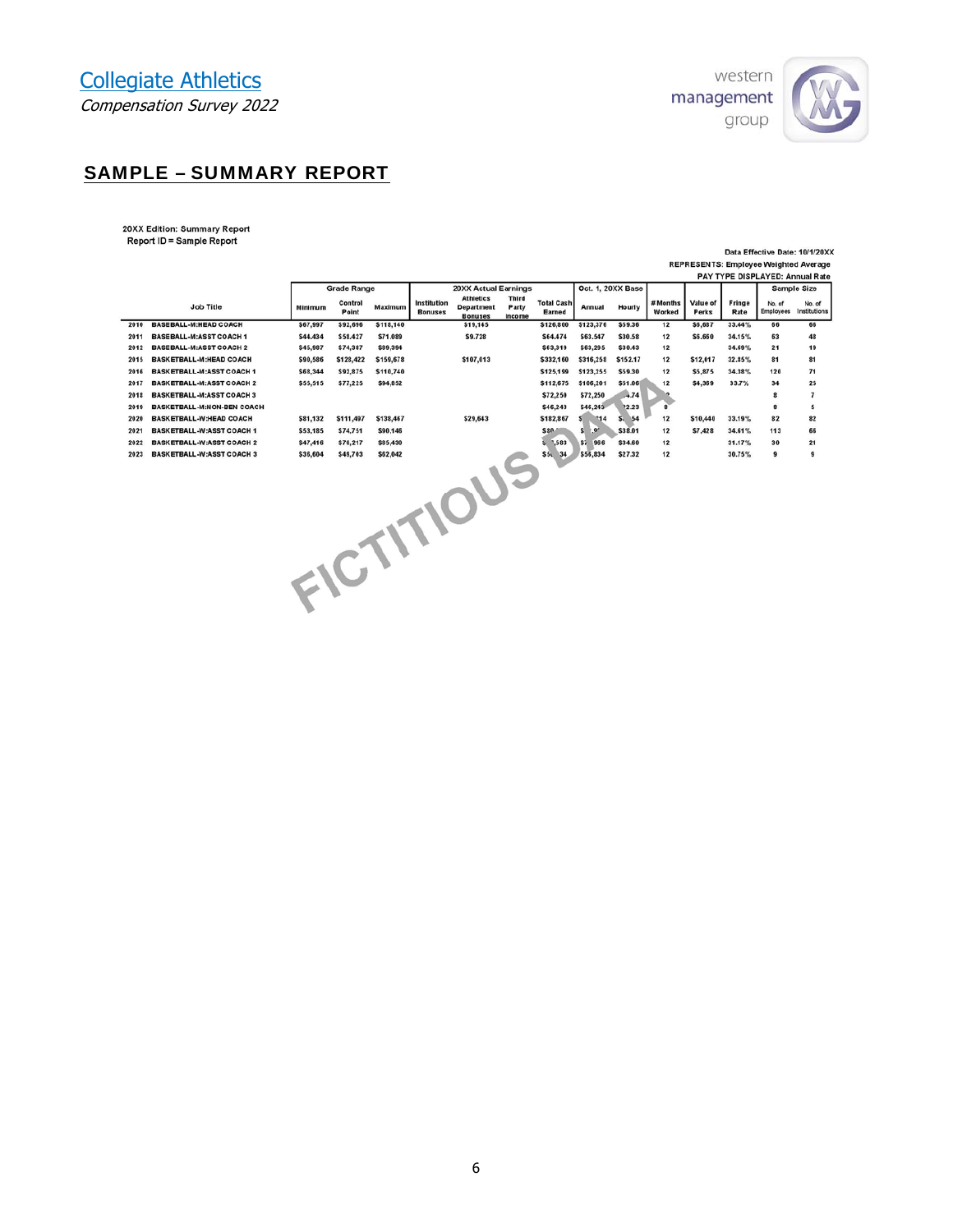

## SAMPLE – DETAIL REPORT

20XX Edition: Detail Report<br>Report ID = Sample Report

#### 02011 BASEBALL-MEN'S ASSISTANT COACH 1

#### Data Effective Date: 10/1/20XX

|                                                        |                   |          |                      |             |                               |                                                  |                              |                             |                   |         | PAY TYPE DISPLAYED: Annual Rate |                   |                |
|--------------------------------------------------------|-------------------|----------|----------------------|-------------|-------------------------------|--------------------------------------------------|------------------------------|-----------------------------|-------------------|---------|---------------------------------|-------------------|----------------|
|                                                        |                   |          | <b>Grade Range</b>   |             |                               | <b>20XX Actual Earnings</b>                      |                              |                             | Oct. 1, 20XX Base |         |                                 |                   |                |
|                                                        |                   | Minimum  | Control<br>Point     | Maximum     | Institution<br><b>Bonuses</b> | <b>Athletics</b><br>Department<br><b>Bonuses</b> | <b>Third Party</b><br>Income | <b>Total Cash</b><br>Earned | Annual            | Hourly  | * Months<br>Worked              | Value of<br>Perks | Fringe<br>Rate |
| 25th Percentile                                        |                   | \$33.660 | \$40,392             | \$47.124    |                               | \$1,269                                          |                              | \$40,000                    | \$40,000          | \$19.23 | 12                              | \$4,600           | 30.0%          |
| 50th Percentile                                        |                   | \$44,346 | \$52.629             | \$66,168    |                               | \$9,259                                          |                              | \$50,110                    | \$50,110          | \$24.87 | 12                              | \$6,660           | 35.0%          |
| <b>75th Percentile</b>                                 |                   | \$49,224 | \$73,277             | \$87,396    |                               | \$15,000                                         |                              | \$72,851                    | \$72,100          | \$34.66 | 12                              | \$7,800           | 38.0%          |
| <b>Number Of Employees</b>                             |                   | 29       | 24                   | 29          |                               | 6                                                |                              | 63                          | 63                | 63      | 63                              | 6                 | 38             |
| <b>Employee Weighted Average</b>                       |                   | \$44,434 | \$58,427             | \$71,089    |                               | \$9,728                                          |                              | \$64,474                    | \$63.547          | \$30.58 | 12                              | \$6,660           | 34.15%         |
| <b>Number Of Institutions</b>                          |                   | 24       | 20                   | 24          |                               | 5                                                |                              | $+8$                        | 48                | 48      | 48                              | 5                 | 31             |
| <b>Institution Weighted Average</b>                    |                   | \$43,869 | \$57,897             | \$70,680    |                               | \$8,273                                          |                              | 1,515                       | \$60,749          | \$29.24 | 12                              | \$6,060           | 34.28%         |
| <b>Earning Mix</b>                                     |                   |          |                      |             |                               | 8.9%                                             |                              | 100.0%                      |                   |         |                                 |                   |                |
| Percentage of Total Employees Receiving Payment        |                   |          |                      |             |                               | 9.52%                                            |                              |                             |                   |         |                                 |                   |                |
| Bonus as % of Base Pay - Total Employee Count          |                   |          |                      |             |                               | 15%                                              |                              |                             |                   |         |                                 |                   |                |
| Bonus as % of Base Pay - Employees Receiving Payment   |                   |          |                      |             |                               | 0.782                                            |                              |                             |                   |         |                                 |                   |                |
| <b>FLSA Status</b>                                     | Exempt:           | 88.89%   |                      | Nonexempt   |                               |                                                  |                              |                             |                   |         |                                 |                   |                |
| <b>Job Match</b>                                       | Lighter Match (L) | 0.0%     |                      | Equal Match | 9:<br>245.                    |                                                  | Heavier Match (H)            | 4.76%                       |                   |         |                                 |                   |                |
| PERKS PROVIDED BY INSTITUTION                          |                   |          | NUMBER OF INCUM ENTS |             |                               |                                                  | PERCENT OF INCUMBENTS        |                             |                   |         |                                 |                   |                |
| <b>Auto Allowance</b>                                  |                   |          |                      |             |                               |                                                  | 6.35%                        |                             |                   |         |                                 |                   |                |
| Club Membership                                        |                   |          |                      |             |                               |                                                  | 4.76%                        |                             |                   |         |                                 |                   |                |
| <b>Housing Provided</b>                                |                   |          |                      |             |                               |                                                  |                              |                             |                   |         |                                 |                   |                |
| <b>Housing Allowance</b>                               |                   |          |                      |             |                               |                                                  |                              |                             |                   |         |                                 |                   |                |
| <b>Meals</b>                                           |                   |          |                      |             |                               |                                                  | 3.17%                        |                             |                   |         |                                 |                   |                |
| Other                                                  |                   |          |                      |             |                               |                                                  | 6.35%                        |                             |                   |         |                                 |                   |                |
| Empty Cell = No data or insufficient data for analysis |                   |          |                      |             |                               |                                                  |                              |                             |                   |         |                                 |                   |                |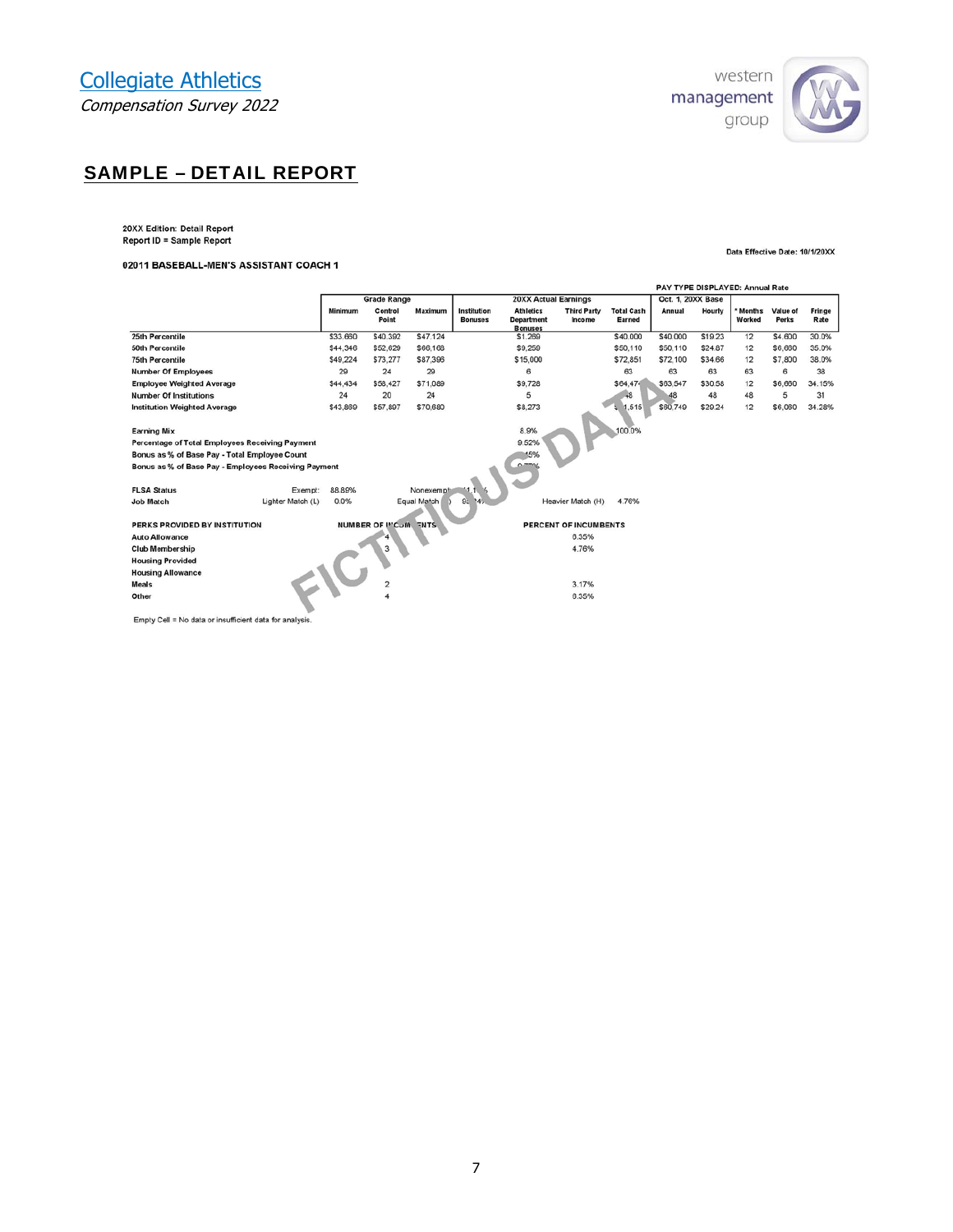

## SAMPLE – BREAKOUT REPORT

20XX Edition: Breakout Report Report ID = Sample Report

Data Effective Date: 10/1/20XX REPRESENTS: Employee Weighted Average PAY TYPE DISPLAYED: Annual Rate

#### 02011 BASEBALL-MEN'S ASSISTANT COACH 1

|                                                                     |           | <b>Grade Range</b> |          |                               | <b>20XX Actual Earnings</b>           |                       |                             |              | Oct. 1, 20XX Base |                      |                   |                |                          | Sample Size                      |                          |
|---------------------------------------------------------------------|-----------|--------------------|----------|-------------------------------|---------------------------------------|-----------------------|-----------------------------|--------------|-------------------|----------------------|-------------------|----------------|--------------------------|----------------------------------|--------------------------|
|                                                                     | Minimum   | Control<br>Point   | Maximum  | Institution<br><b>Bonuses</b> | <b>Athletics</b><br><b>Department</b> | <b>Third</b><br>Party | <b>Total Cash</b><br>Earned | Annual       | Hourly            | # Months<br>Worked   | Value of<br>Perks | Fringe<br>Rate | No. of                   | No. of<br>Employees Institutions | <b>Relative</b><br>Index |
|                                                                     |           |                    |          |                               | <b>Bonuses</b>                        | Income                |                             |              |                   |                      |                   |                |                          |                                  |                          |
| <b>NCAA Division</b>                                                |           |                    |          |                               |                                       |                       |                             |              |                   |                      |                   |                |                          |                                  |                          |
| <b>Division 1A</b>                                                  | \$46,717  | \$61,107           | \$76,430 |                               |                                       |                       | \$82,563                    | \$80,972     | \$38.93           | 12                   |                   | 31.5%          | 28                       | 19                               | 128.05%                  |
| <b>Division 1AA</b>                                                 |           |                    |          |                               |                                       |                       | \$52,304                    | \$51,137     | \$24.73           | 12                   |                   | 34.7%          | 11                       | 10                               | 81.12%                   |
| <b>Division 1AAA</b>                                                | \$45,980  | \$61,126           | \$75,031 |                               |                                       |                       | \$60,587                    | \$60,587     | \$29.13           |                      |                   | 38.73%         | 11                       | 8                                | 93.97%                   |
| Division 2                                                          | \$41,631  |                    | \$61,421 |                               |                                       |                       | \$41,930                    | \$41,819     | \$20.1            | $\ddot{\phantom{1}}$ |                   |                | 9                        | $\overline{7}$                   | 65.03%                   |
| <b>Geographic Region</b>                                            |           |                    |          |                               |                                       |                       |                             |              |                   |                      |                   |                |                          |                                  |                          |
| MW - Midwest: IA, IL, IN, KS, KY, MI, MN, MO,<br>ND, NE, OH, SD, WI | \$33,511  | \$42,028           | \$50,549 |                               |                                       |                       | \$50,320                    | $e^{ra}$ 320 | s                 | 12                   |                   | 34.75%         | 15                       | 11                               | 78.04%                   |
| NE - Northeast: CT, MA, ME, NH, NJ, NY, PA,<br>RI, VT               | \$42,549  | \$57,193           | \$71,836 |                               |                                       |                       | \$56,459                    | \$55.4       | \$26.77           | 12                   |                   | 34.92%         | 14                       | 14                               | 87.56%                   |
| PA - California/Nevada: CA, NV                                      | \$51,307  |                    | \$79,971 |                               |                                       |                       | \$69,398                    | .627         | \$32.99           | 12                   |                   | 37.3%          | 12                       | 9                                | 107.63%                  |
| SE - Southeast: AL, AR, FL, GA, LA, MS, TN                          |           |                    |          |                               |                                       |                       | 553.<br>8                   | \$53,011     | \$25.49           | 12                   |                   |                | 6                        | 5                                | 82.48%                   |
| <b>Athletics Department Budget</b>                                  |           |                    |          |                               |                                       |                       |                             |              |                   |                      |                   |                |                          |                                  |                          |
| Not Available                                                       |           |                    |          |                               |                                       |                       | \$40.719                    | \$40,719     | \$19.58           | 12                   |                   |                | 8                        | 6                                | 63.15%                   |
| \$1.0 to \$4.9 Million                                              |           |                    |          |                               |                                       |                       | \$59,416                    | \$59,416     | \$28.57           | 12                   |                   |                | $\overline{\phantom{a}}$ | 6                                | 92.15%                   |
| \$10.0 to \$19.9 Million                                            | \$40,292  | \$53,336           | \$65,758 |                               |                                       |                       | \$54,462                    | \$53,410     | \$25.68           | 12                   |                   | 36.09%         | 21                       | 16                               | 84.47%                   |
| \$20.0 to \$29.9 Million                                            |           |                    |          |                               |                                       |                       | \$64,398                    | \$64,257     | \$30.89           | 12                   |                   | 33.1%          | 9                        | $\overline{7}$                   | 99.88%                   |
| \$30,0 Million and Over                                             |           |                    |          |                               |                                       |                       | \$104,562                   | \$102,133    | \$49.21           | 12                   |                   | 31.41%         | 14                       | 9                                | 162.17%                  |
| <b>Institution Type</b>                                             |           |                    |          |                               |                                       |                       |                             |              |                   |                      |                   |                |                          |                                  |                          |
| PRIVATE - DOCTORAL                                                  | \$45.75.7 | \$62 51            | .260     |                               |                                       |                       | \$73,887                    | \$71.841     | \$34.54           | 12                   |                   | 31.08%         | 24                       | 18                               | 114.59%                  |
| <b>PRIVATE - MASTERS</b>                                            |           |                    |          |                               |                                       |                       | \$57,268                    | \$57,268     | \$27.76           | 12                   |                   | 32.08%         | $\overline{7}$           | $\overline{7}$                   | 88.82%                   |
| PUBLIC - DOCTORAL                                                   |           |                    |          |                               |                                       |                       | \$65,479                    | \$64,992     | \$31.25           | 12                   |                   | 35.34%         | 19                       | 13                               | 101.56%                  |
| PUBLIC - MASTERS                                                    | \$41,736  |                    | \$64,081 |                               |                                       |                       | \$52,440                    | \$52,440     | \$25.21           | 12                   |                   | 39.97%         | 11                       | 8                                | 81.33%                   |
| <b>Total Job</b>                                                    |           |                    |          |                               |                                       |                       |                             |              |                   |                      |                   |                |                          |                                  |                          |
| Overall National Average                                            | \$44,434  | \$58,427           | \$71,089 |                               | \$9,728                               |                       | \$64,474                    | \$63,547     | \$30.58           | 12                   | \$6,660           | 34.15%         | 63                       | 48                               | 100.0%                   |
| Empty Cell = No data or insufficient data for analysis.             |           |                    |          |                               |                                       |                       |                             |              |                   |                      |                   |                |                          |                                  |                          |

Note: No breakout data is displayed where less than 3 companies or 5 employees are reporting to any data cut. All data for this job is used when calculating the relative index.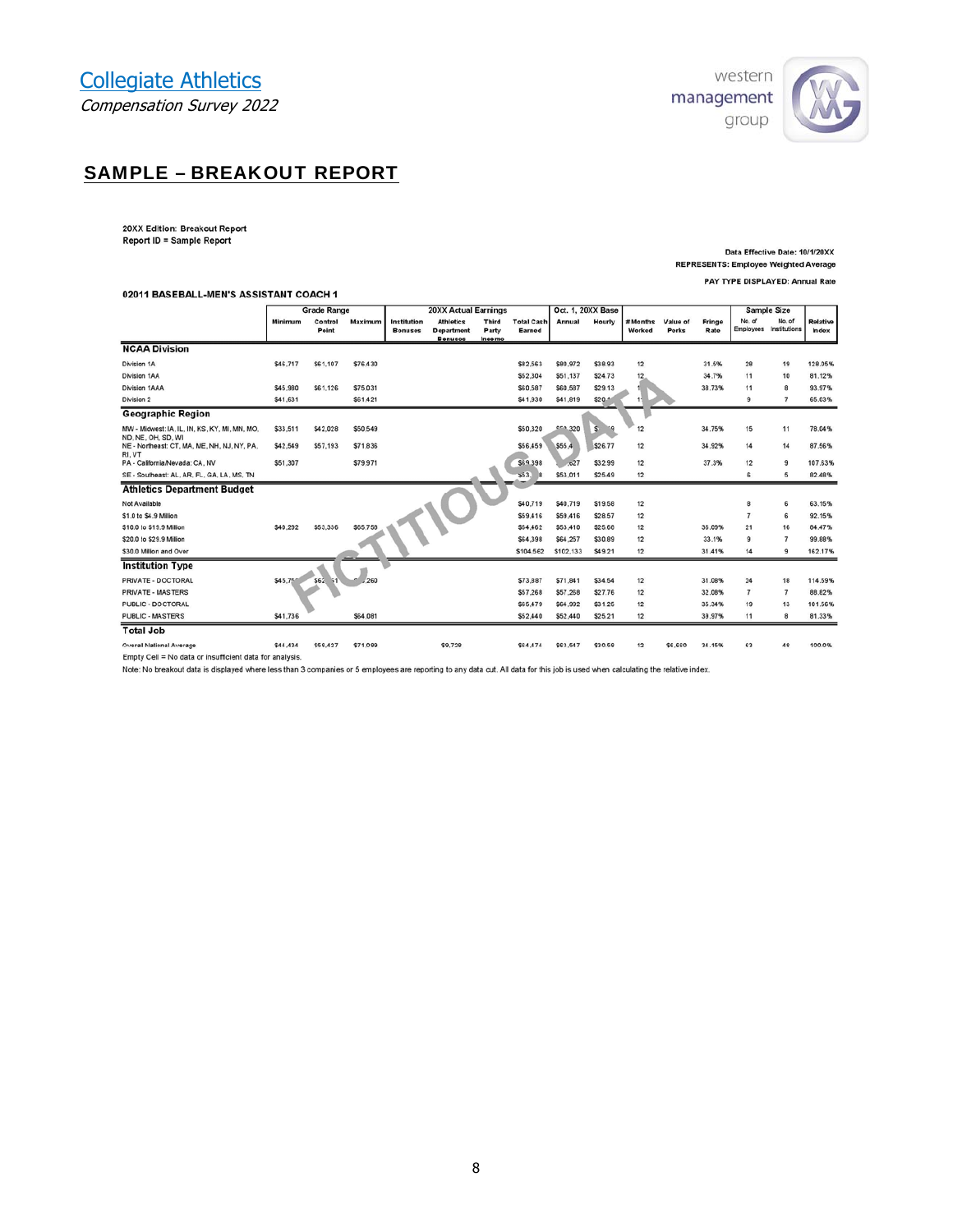

## SAMPLE – MARKET COMPARISON REPORT

**MARKET COMPARISON REPORT<br>REPORT ID = Sample Report** 

#### 2011 BASEBALL - MEN'S ASSISTANT COACH 1

|                     |          | Report analysis based on the Total Compensation of 4 Employee (s) from<br>My Company and 306 Employees from 56 other companies. |             |            |
|---------------------|----------|---------------------------------------------------------------------------------------------------------------------------------|-------------|------------|
|                     | VIv Data | Market Data                                                                                                                     | l'ariance % | Variance 5 |
| 10th                | \$41,444 | \$37,500                                                                                                                        | 10.51%      | \$3,944    |
| 25th                | \$41,444 | \$40,998                                                                                                                        | 1.08%       | \$446      |
| <b>SDth</b>         | \$41,444 | \$44,555                                                                                                                        | $-6.99%$    | (53, 111)  |
| 75th                | \$65,998 | \$50,000                                                                                                                        | 31.99%      | \$15,998   |
| 90th                | \$65,998 | \$57,650                                                                                                                        | 14.48%      | \$8,348    |
| Employee<br>Average | \$53,721 | \$46,330                                                                                                                        | 15.95%      | \$7,391    |
| Company<br>Average  | \$53,721 | 546,417                                                                                                                         | 15.73%      | \$7,304    |

Emp Avg Variance % - Over/Under Salary Checkup



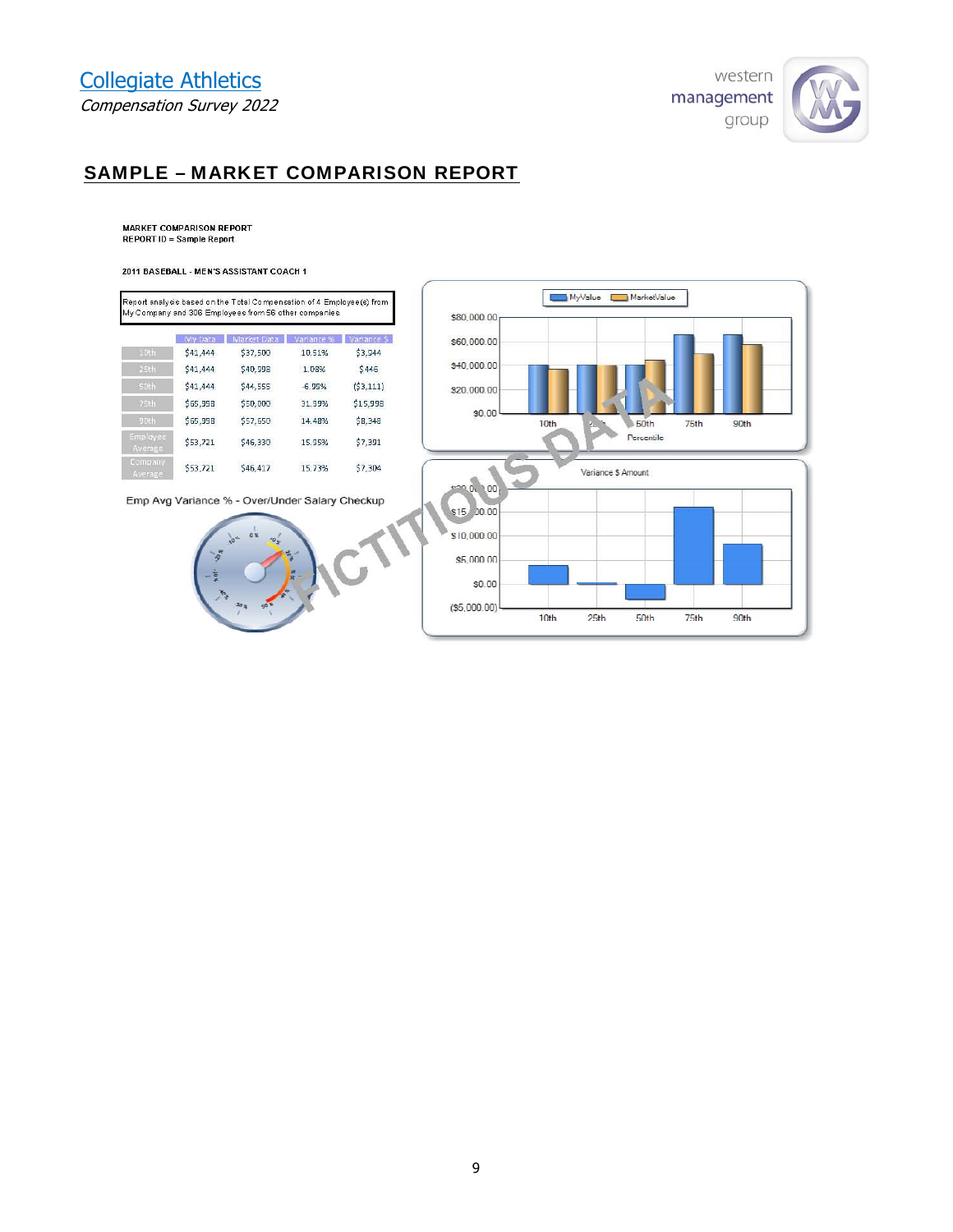



## 2021 PARTICIPANT LIST

American University Auburn University Babson College Baylor University Bentley University Bowdoin College Brandeis University Brown University Bryant University Bucknell University California Institute of Technology California State University/Dominguez Hills California State University/Fullerton California State University/Long Beach Carnegie Mellon University Colorado College Columbia University Cornell University Creighton University DePaul University Drexel University Eastern Michigan University Emerson College Florida International University Florida State University George Washington University Harvard University Indiana University Indiana University/East Indiana University/Kokomo Indiana University/Northwest Indiana University/South Bend Indiana University/Southeast Indiana University-Purdue University Indianapolis Ithaca College James Madison University Johns Hopkins University Lehigh University Loyola Marymount University Macalester College Massachusetts Institute of Technology New York University North Carolina A&T State University Northeastern University Nova Southeastern University Ohio University Pennsylvania State University Pomona College Princeton University Providence College Quinnipiac University

Rensselaer Polytechnic Institute Rice University Rochester Institute of Technology Santa Clara University Seton Hall University Smith College Southern Methodist University St. John's University St. Olaf College Stony Brook University Suffolk University Syracuse University Temple University Texas Christian University Tufts University University of Alabama/Birmingham University of California/Irvine University of California/Los Angeles University of California/Riverside University of California/San Diego University of California/Santa Barbara University of Chicago University of Denver University of Iowa University of Louisville University of Maryland/College Park University of Miami University of Michigan University of Minnesota/Twin Cities University of Nebraska/Lincoln University of North Dakota University of North Georgia University of Pennsylvania University of Pittsburgh University of Pittsburgh/Bradford University of Pittsburgh/Greensburg University of Pittsburgh/Johnstown University of San Francisco University of Scranton University of Southern California University of Texas/Arlington University of Texas/Rio Grande Valley University of Utah University of Virginia US Olympic & Paralympic Committee Virginia Tech University Washington University/St. Louis Weber State University Worcester Polytechnic Institute Yale University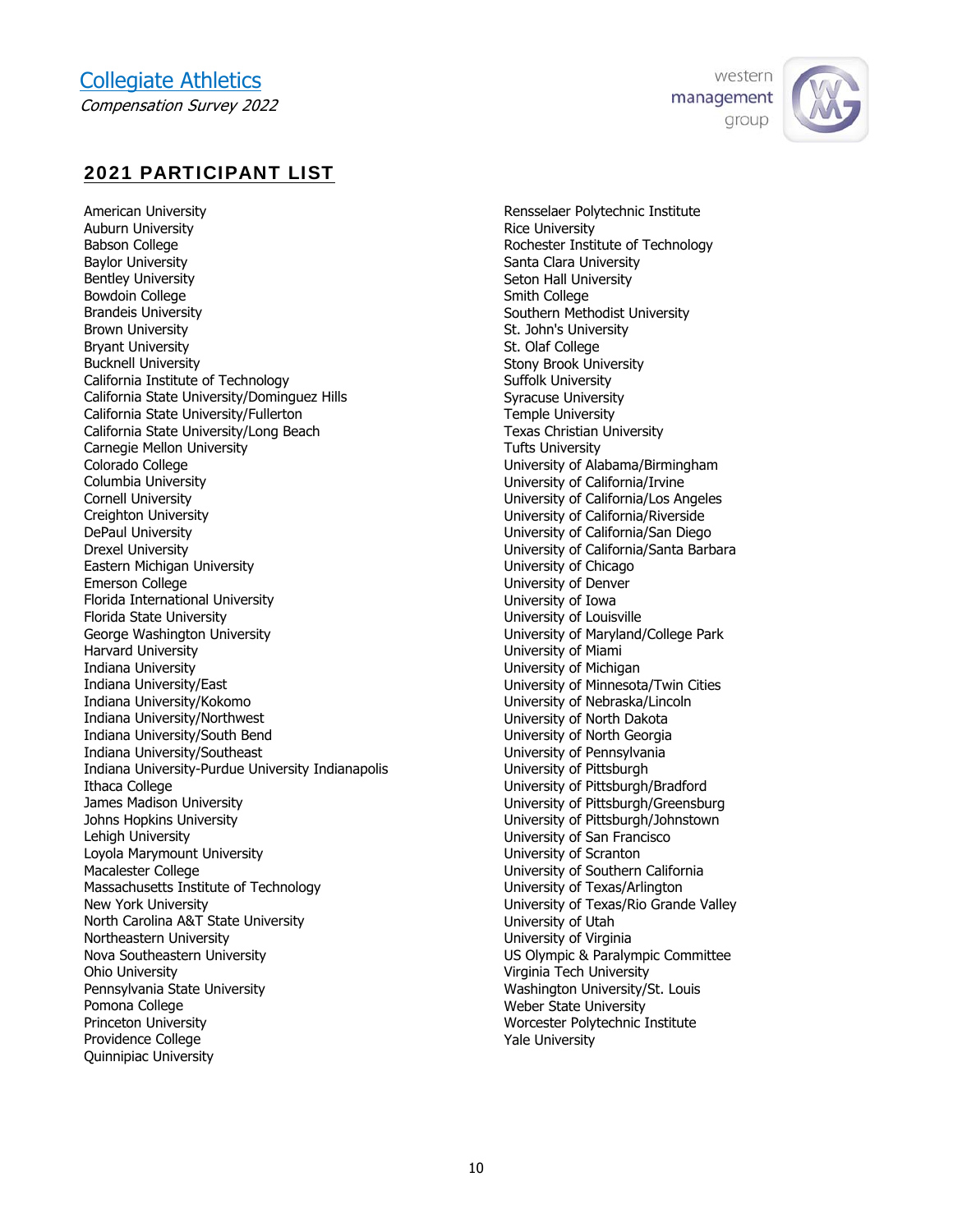

## PolicyCentral® – ONLINE POLICIES AND PRACTICES RESOURCE

Compensation related policy and practices information from all of our surveys is collected and analyzed through our website at **PolicyCentral**<sup>®</sup> – your online source for the compensation policy issues. Simply log on at www.wmgnet.com and click on **PolicyCentral** to complete this portion of your survey.

Over 100 additional topics are available and once you enter your own data on any topic, you can generate a report for that topic.

#### **In PolicyCentral you are able to customize your reports by selecting specific companies, product groups, survey groups, geographic areas, and more. You can also receive reports in colorful graphics and uploadable spreadsheet format – all free of any additional charge.**

Enhanced Selection and Reporting Capability can be based on the following: (Data will not be displayed if there are less than 5 organizations reporting.)

- Industry
- Headquarters Location
- Size of Organization
- Employee Population
- Annual \$ Revenue
- Specific WMG Survey Participants
- Age of Data
- Ability to Include or Exclude your own data
- Tabular and Graphic Analysis/Display
- Results loadable to Excel files

You can log on at www.wmgnet.com to report and access your **PolicyCentral** information. If you are a new participant, or have misplaced your User Name and Password, contact DeLynn Gentile at +1 408 335 7822, delynn@wmgnet.com.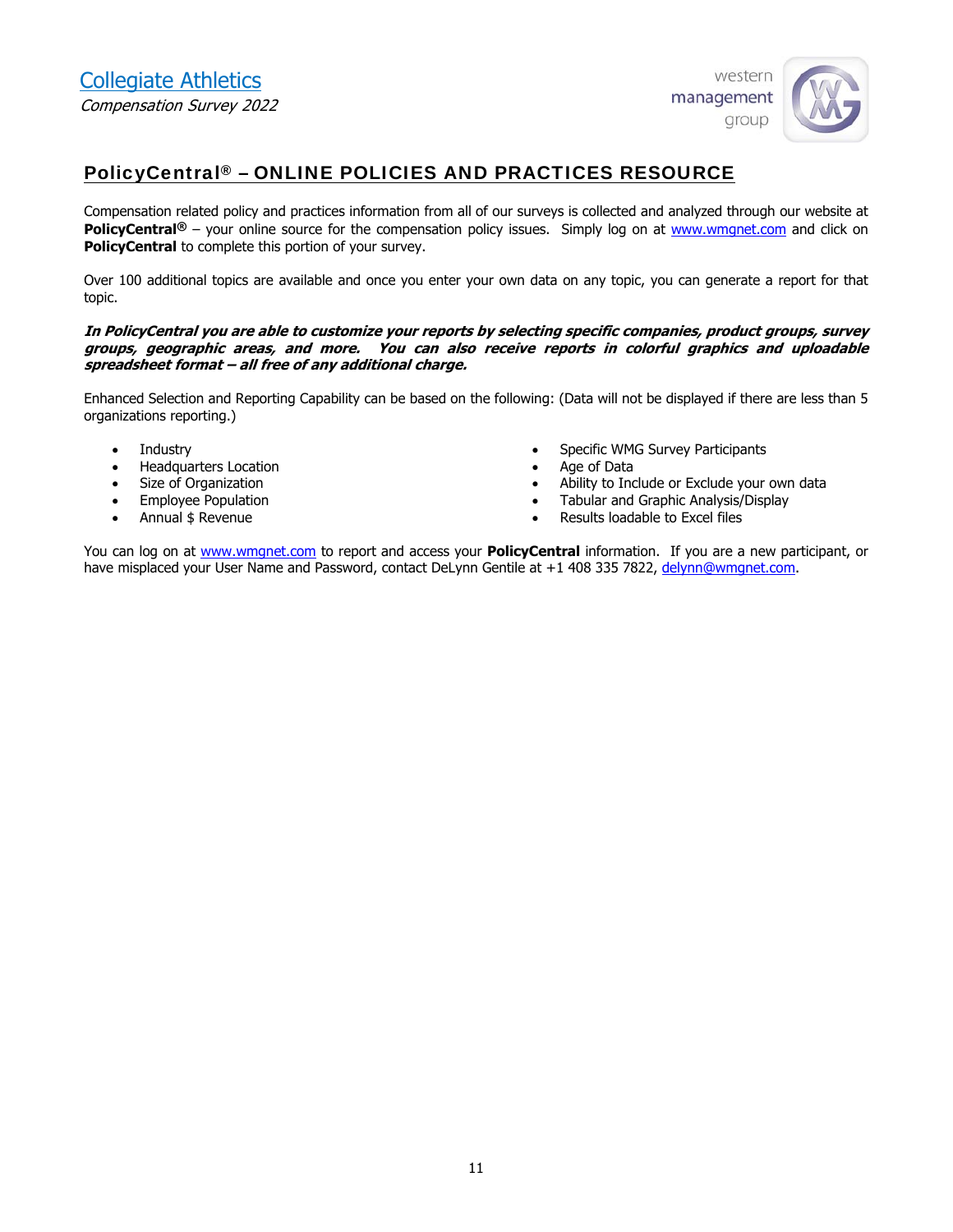

## PREPARING YOUR SURVEY INPUT

Before starting data submission, we recommend that you follow the steps outlined below to help streamline your submittal.

- **Print this document in color**, as these materials have many key-points outlined in **red** print.
- **Read this document** completely, taking notes and "marking-up" your copy. If you have any questions, please feel free to contact us directly for clarification.
- **Prepare your proposed Job Matches** comparing and translating your internal job-structures and positions to those found in the survey.
- **Collect** and prepare your **Institution and Incumbent Data.**
- **Download the SmartScreen®** Excel Template from the WMG Website.
- **Use the SmartScreen** on your PC.
	- Enter the **General Information and Billing information**
	- **Export your Employee Data** from your HRIS System to an Excel file, with one line of data per employee
	- **Cut/Paste** the data from your HRIS / Employee Data file into the appropriate SmartScreen fields
	- **Enter Survey-Specific Information** into the SmartScreen which has not been generated in your HRIS file
	- Run the SmartScreen "Validate Pay" **Audit Reports** to flag omissions, pay questions, and common data entry errors
	- **Fix errors** found within the Audit Reports
	- **Save and Archive** a copy of the SmartScreen on your PC
- **Submit** a copy of your **SmartScreen** file by 15 December 2021.

## PREVIOUS JOB MATCH REPORT

If you were a participant in the 2021 edition of the Collegiate Athletics Survey, you can access your previous job matches and data submissions by logging on at www.wmgnet.com. If you have misplaced your username and password, contact DeLynn Gentile at +1 408 335 7822, delynn@wmgnet.com.

## SURVEY SUPPORT

If you have questions regarding any aspect of the survey, website, SmartScreen**®**, DataCentral**®** or PolicyCentral**®** operation, please contact the appropriate WESTERN MANAGEMENT representative from the list below.

#### **General Survey Support**

DeLynn Gentile +1 408 335 7822 delynn@wmgnet.com

#### **Website and Technical Support**

Ray Lake +1 408 533 8501 tech.info@wmgnet.com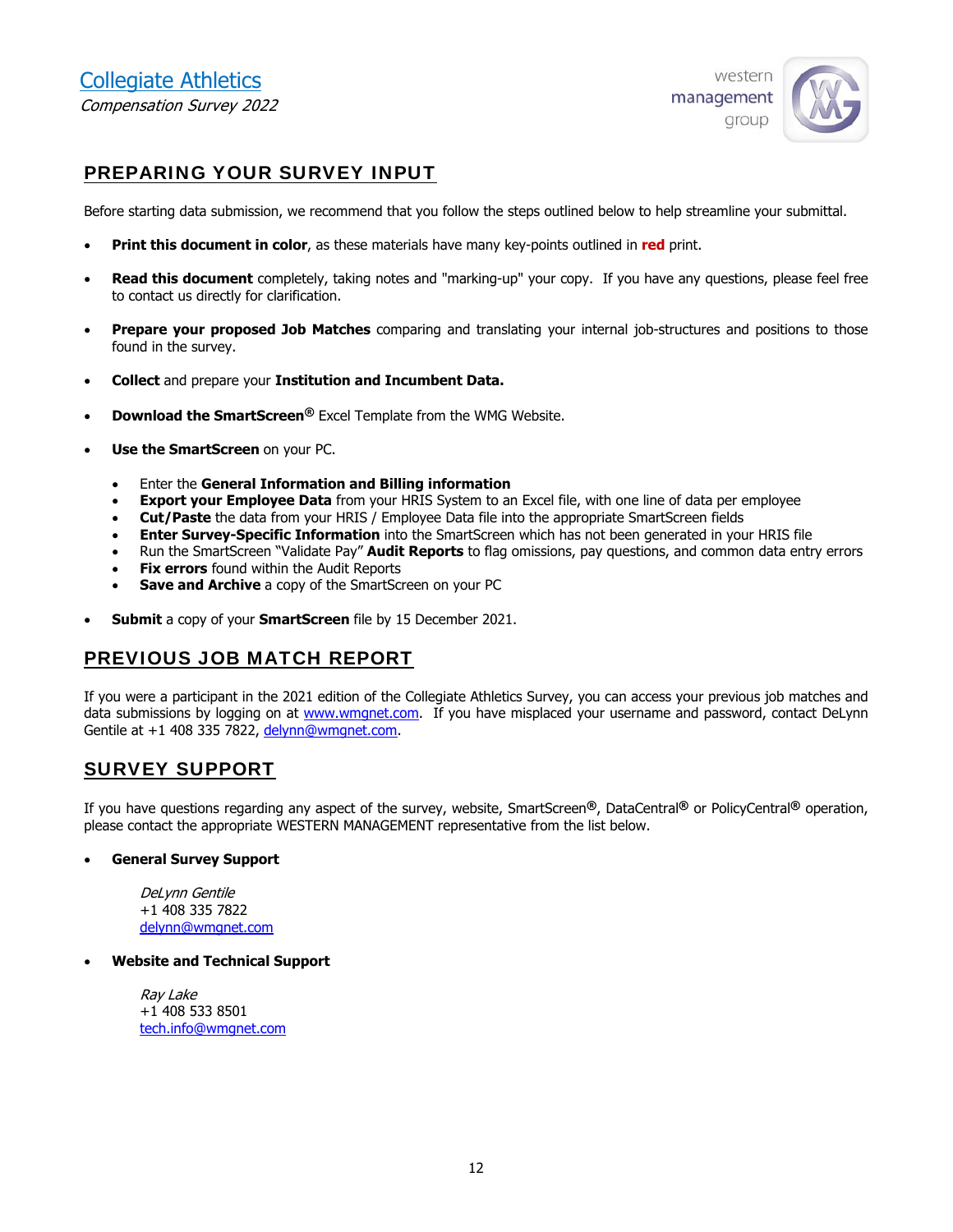

## DATA CONFIDENTIALITY, PRIVACY, AND SECURITY

Participation in this survey implies agreement to provide employee pay and benefits data to WMG to be used for the production of compensation surveys. The results of said surveys will be released to all participants on a mutual exchange basis, providing that the normal data privacy, confidentiality, and security provisions are met. WMG does not collect personally-identifiable information for our surveys (such as Employee ID, Social Security, name, phone numbers, eMail, credit card, etc.), and has a number of safeguards in effect to protect the confidentiality of the company and employee data:

- No company or individual employee identification will be associated with any data or reports generated from the database, except a participant's own data presented to them in the reports.
- All reports and data presentations are available in "aggregate" form only and display summary information only.
- To ensure confidentiality, reports will NOT be produced for any participant unless the following criteria are met:
	- Report requests should contain a minimum of five or more survey participants, in addition to the requester.
	- No reports on individual jobs will be produced in which data from any single institution (other than the requester) represents over 25% of the total data in a given job OR if there are less than five companies (including your own) reporting data on a given job.

With regards to GDPR, we continually follow and monitor the best practices of data collection, handling, storage, and security to ensure that we are in full compliance with this and similar regulations. Please contact us directly for the latest copy of our GDPR, privacy, and data protection policy.

Western Management Group conducts a variety of surveys. Each is designed to uniquely cover a particular industry, function, and/or geography. Nevertheless, in some cases there is overlap of specific jobs over two or more WMG surveys.

When there are identical job descriptions in two or more surveys, WMG shares the data submitted on those jobs between the surveys. In this way we're able to maximize the data coverage, and present the most robust possible reflection of the true labor market.

Therefore, on some jobs, the data participants submit to a specific WMG survey may be reported back in two or more WMG surveys that year.

If you have any questions regarding our data-sharing policy and procedure, please feel free to contact us.

At no time is any of the information provided by participants to our surveys shared, stored, or handled by any third parties.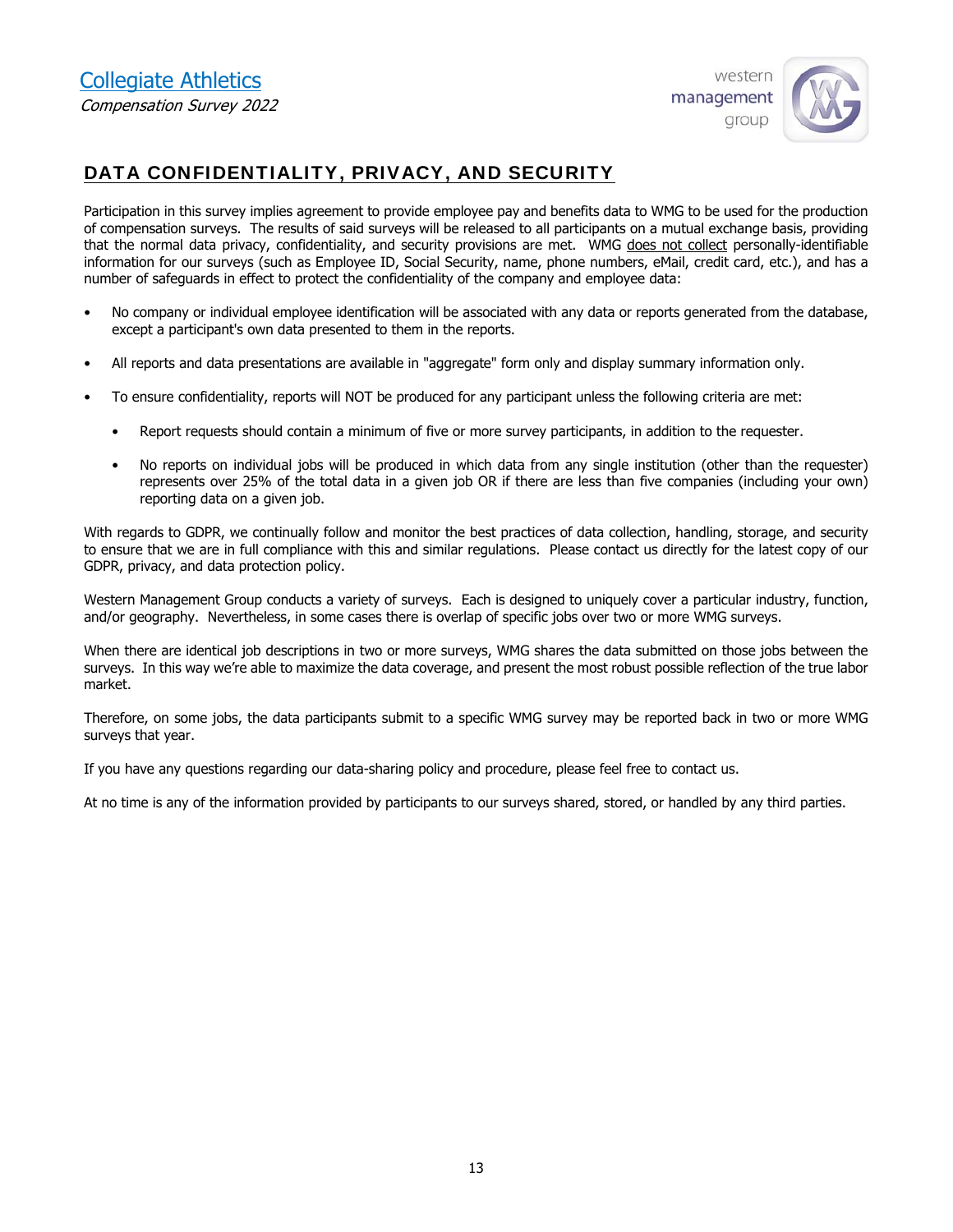

## SmartScreen® – DATA ENTRY SIMPLIFIED

A pre-formatted **SmartScreen®** Excel template is provided for your data entry. The **SmartScreen** template is an Excel based application that provides a flexible/user friendly interface to input, validate and securely submit your survey data. **SmartScreen** also provides you with an import capability and validity checking for those with large files for submission. You can "cut & paste" into it from your other internal data sources. The spreadsheet will highlight data that is not formatted correctly and/or data that does not fall within specified reasonable limits on each job. You are able to verify your data before submitting it to WMG, thus greatly increasing the validity of the data. It is available at no additional cost.

You can download the **SmartScreen** Excel template from:

https://www.wmgnet.com/dnn8/Portals/0/Surveys/CA/CA22%20SmartScreen.xls

Once you have entered your data, performed the "Validate Pay Data" function of your **SmartScreen** and saved your data on your computer, you can submit your SmartScreen as follows:

 Save the file, click on the "SUBMIT" tab and follow the easy steps to upload directly and securely to the WMG website. This is your most secure method to submit your data, as it is sent in an encrypted format.

#### **OR**

 Save the **SmartScreen** file to a location of your choice on your computer. Attach the completed file to an e-mail message and send to DeLynn Gentile at delynn@wmgnet.com

#### **OR**

Use the following secure URL to upload your file directly to WMG:

https://www.wmgnet.com/SmartScreenUpload/SmartScreenUpload.aspx?survey=CA22

When your **SmartScreen** data is received in our office, it is reviewed and edited for completeness, reasonability and validity prior to acceptance and use in the survey database. All data is passed against complex edit standards that have been designed to identify questionable data entries and job matches. All data entries that do not meet this check will be brought to your attention for verification and must be either substantiated or eliminated.

We strongly recommend that you keep a file copy of all information submitted to the survey for reference should we need to contact you for verification, and as a protection against loss. If you need assistance interpreting the input requirements, matching your jobs to the survey classifications or completing your **SmartScreen** please contact DeLynn Gentile at +1 408 335 7822, delynn@wmgnet.com.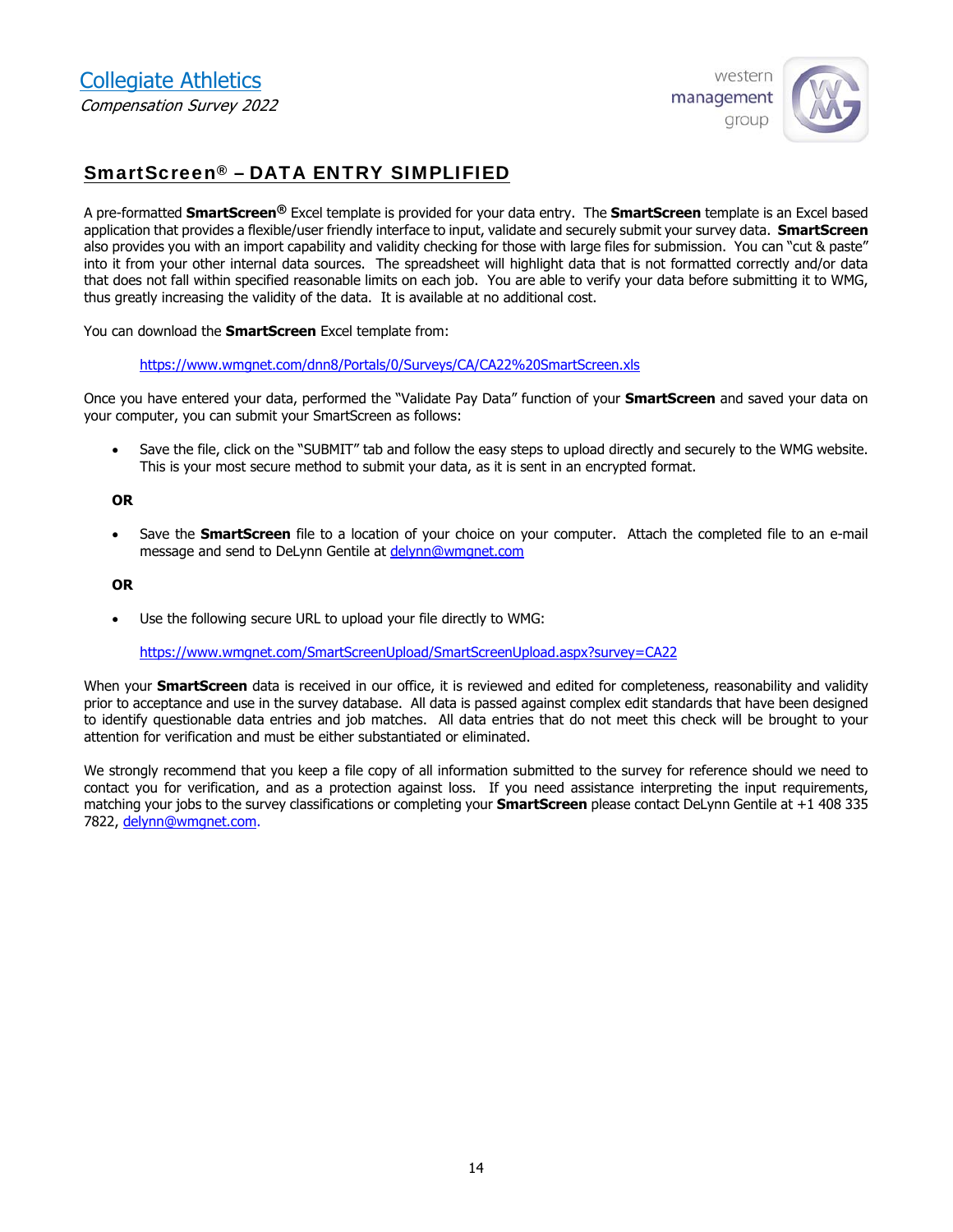

## SmartScreen® – LAYOUT AND SPECIFICATIONS

Participants with large data files are advised to format them as specified above and import to the **SmartScreen** template for validation prior to submission to WMG. Please contact DeLynn Gentile at +1 408 335 7822, delynn@wmgnet.com if you have questions about the use of the SmartScreen, if you have a data file exceeding 65,000 records, or proper formatting of your file.

#### **Required fields are indicated in bold type. This information must be completed on all records submitted.**

- Report annual dollars, whole numbers do not include cents
- If you have used formulas to calculate fields, convert the formulas to "values" prior to uploading to **SmartScreen**
- When entering ZIP Codes, use the five digit ZIP code; DO NOT include the four digit extension.
- DO NOT include decimals, dollar signs (\$) or cents These will be formatted for you
- DO NOT add columns of information not defined on the Record Layout below
- DO NOT use any field delimiters
- DO NOT include or add hidden columns, or change the order of the columns
- DO NOT assign a password to the document. You can use the "Submit" tab to directly and securely upload your file

| Column    | <b>Survey Data Element</b>          | <b>Definitions Page</b> |
|-----------|-------------------------------------|-------------------------|
| A         | <b>Survey Job Code</b>              | 16                      |
| в         | <b>Institution Job Code</b>         | 16                      |
| С         | <b>Institution Job Title</b>        | 16                      |
| D         | <b>Institution FLSA</b>             | 16                      |
| Е         | <b>Match</b>                        | 16                      |
| F         | <b>NCAA Division Code</b>           | 16                      |
| G         | <b>Institution Type Code</b>        | 17                      |
| н         | <b>Institution Pay Grade</b>        | 17                      |
| Ι.        | Range Minimum                       | 17                      |
| J         | Control / Midpoint                  | 17                      |
| K         | Range Maximum                       | 17                      |
| L         | Institution-Wide Bonuses            | 17                      |
| м         | <b>Athletics Department Bonuses</b> | 18                      |
| N         | Third-Party Income                  | 18                      |
| Ο         | <b>Actual Annual Base Pay</b>       | 18                      |
| P         | <b>Percent FTE Worked</b>           | 18                      |
| Q         | <b>Number of Months Worked</b>      | 18                      |
| R         | <b>Hourly Pay Rate</b>              | 18                      |
| S         | Perk Received: Automobile Provided  | 19                      |
| т         | Perk Received: Automobile Allowance | 19                      |
| U         | Perk Received: Club Membership      | 19                      |
| V         | Perk Received: Housing Provided     | 19                      |
| w         | Perk Received: Housing Allowance    | 19                      |
| X         | Perk Received: Meals                | 19                      |
| Y         | Perk Received: Other                | 19                      |
| z         | Annual Value of Perks               | 19                      |
| AA        | Benefits Fringe Rate                | 19                      |
| <b>AB</b> | Survey Record Number                | 19                      |
| <b>AC</b> | Gender                              | 19                      |
| <b>AD</b> | <b>Workplace Zip Code</b>           | 19                      |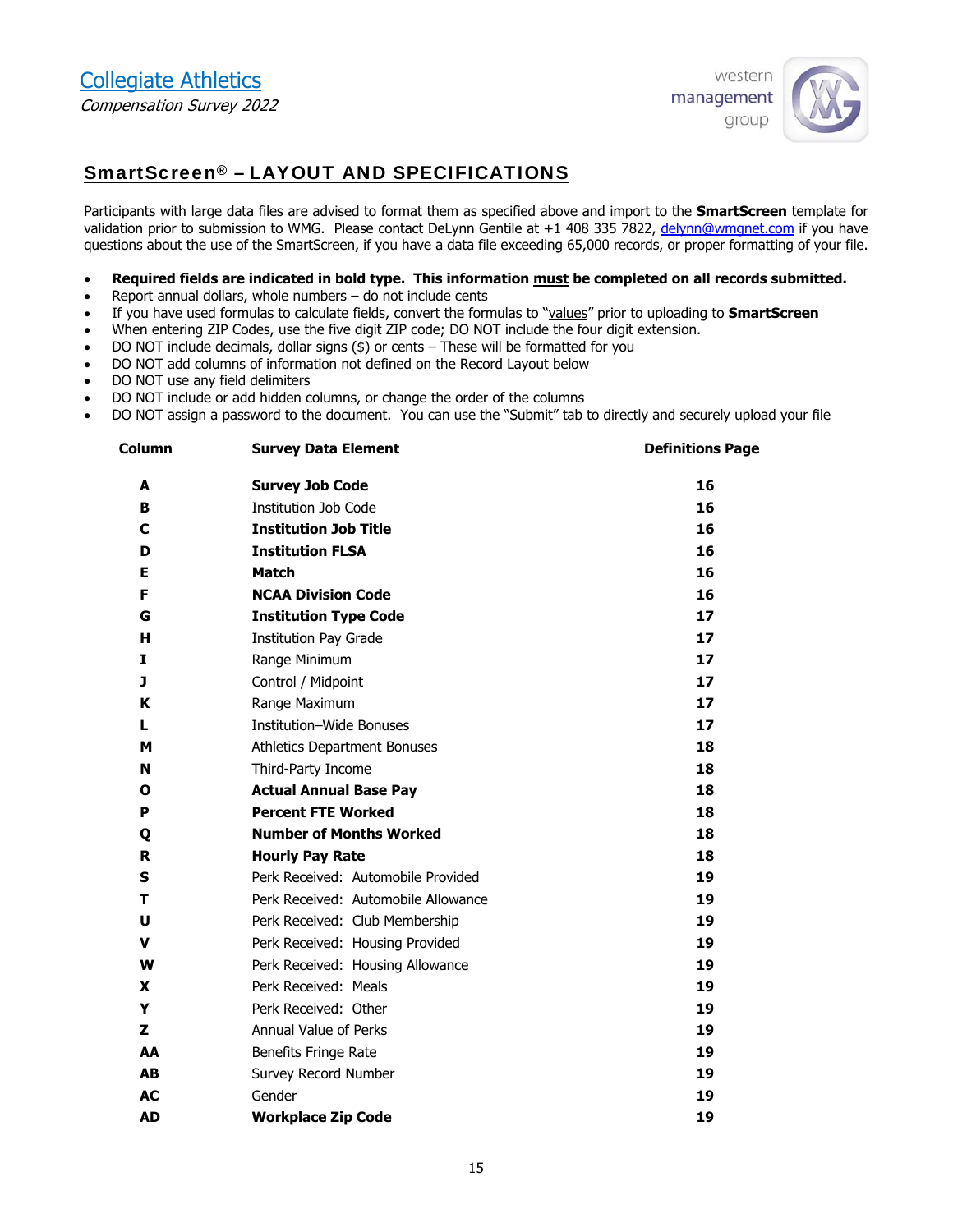

## SURVEY DATA ELEMENTS

- **A. SURVEY JOB CODE:** The survey job code is the number corresponding to the survey job description for each job covered in the survey. The job descriptions are prepared to reflect the normal range of duties, responsibilities and requirements found in the level of job specified. It is not intended that the description list every specific task that might conceivably be assigned to that level of job. Thus, it is unlikely that your job will be an exact match to the benchmark classification description, or that you have matches for all jobs, all levels.
- **B. INSTITUTION JOB CODE:** If your institution uses a job numbering system, indicate your internal institution job code that corresponds to your title. This information will help you document your job matches and entries for future reference, as well as simplifying the updating of your data in subsequent cycles of the survey.
- **C. INSTITUTION JOB TITLE:** Enter the Job Title of your institution's matching position.
- **D. INSTITUTION FLSA:** Indicate the Fair Labor Standards Act (FLSA) status of the job incumbent. Use **N** if the incumbent is Non-Exempt, and **E** if the incumbent is Exempt.
- **E. MATCH:** Indicate the relationship of your institution job content to that of the survey description. Comparisons should be made on the basis of overall job content/duties/experience. No job should be matched where your "confidence level" is less than 80%.
	- **L** = Lower institution job is less complex than the survey job description.
	- **E** = Equal institution job is a good match to the survey job description.
	- **H** = Higher institution job is more complex than the survey job description.
- **F. NCAA DIVISION CODE:** Enter one of the following codes indicating your institution's NCAA Division.
	- **A1** = Division 1A
	- **A2** = Division 1AA
	- **A3** = Division 1AAA
	- **D2** = Division 2
	- $D3 =$  Division 3
	- **NA** = NAIA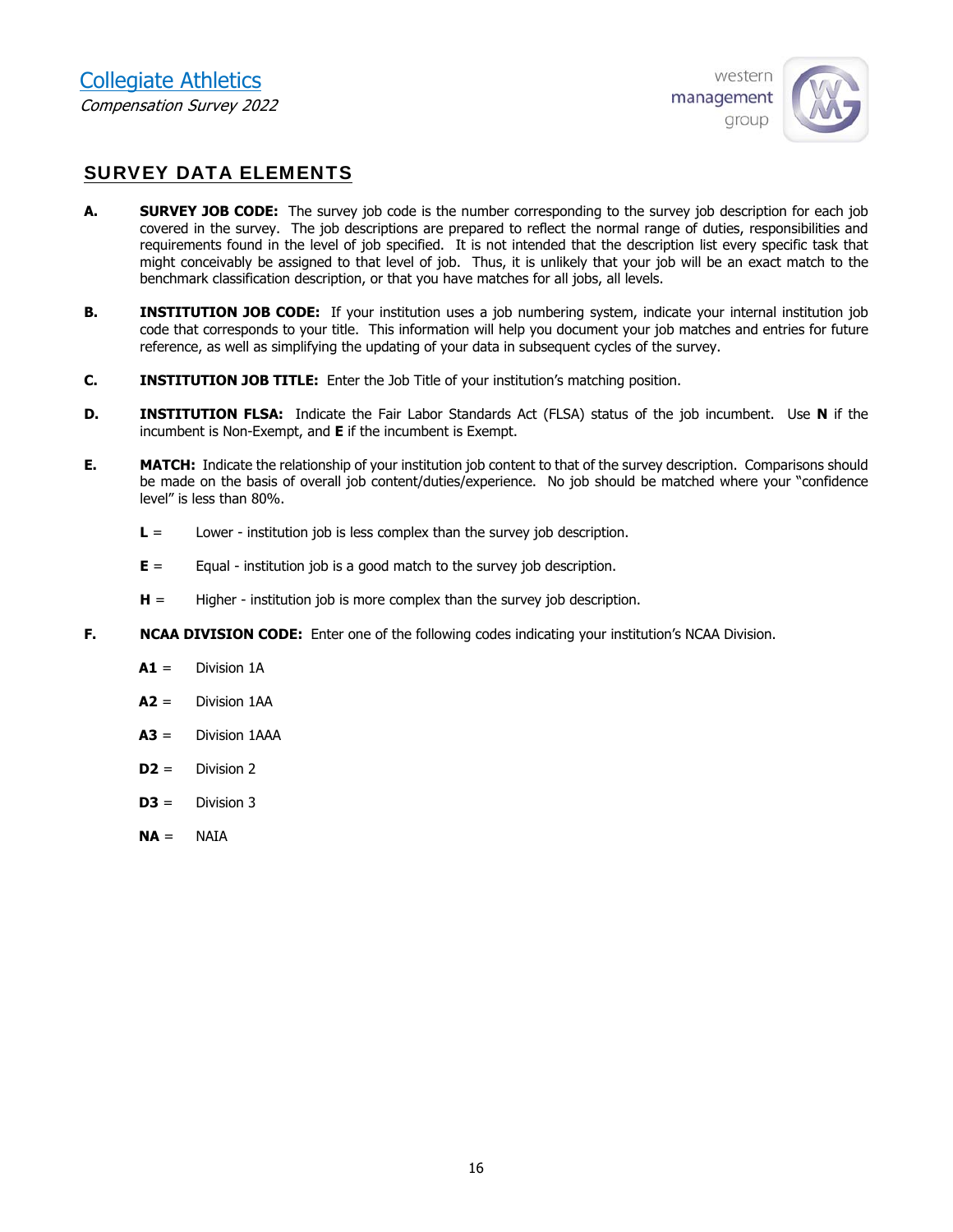

- **G. INSTITUTION TYPE CODE:** Enter one of the following codes indicating your institution's classification.
	- **A1** = PUBLIC DOCTORAL: Institution Grants Bachelor, Master and Doctoral Degrees
	- **A2** = PUBLIC MASTER: Institution Grants Bachelor & Master Degrees
	- **A3** = PUBLIC BACHELOR: Highest Degree Granted is Bachelor
	- **B1** = PRIVATE DOCTORAL: Institution Grants Bachelor, Master and Doctoral Degrees
	- **B2** = PRIVATE MASTER: Institution Grants Bachelor & Master Degrees
	- **B3** = PRIVATE BACHELOR: Highest Degree Granted is Bachelor
	- **C1** = TWO-YEAR: Associate Degree Granted
	- **D1** = SPECIALIZED: Theological Seminaries, Medical Schools, Other Health Professions, Technical, Art, Music or Design, etc.

**ESTABLISHED PAY RANGES/GRADES:** Refers to formal, established pay ranges used as guideline limits for Base Pay in effect as of October 1. If your institution does not have formal pay ranges, leave this field blank. It does not necessarily reflect the highest and lowest rates currently paid. If your institution utilizes a "Broadband" approach, report the Control or Market Point, but do not report the Range Minimum or Maximum. Ranges should be reported as annualized rates.

- **H. INSTITUTION PAY GRADE:** Enter your internal pay grade to which this job is assigned in your pay structure.
- **I. RANGE MINIMUM:** The lowest Base Pay rate that would apply to an employee hired into the job with the minimum qualifications. Do not report Range Minimum if your institution uses a "Broadband" approach.
- **J. CONTROL / MIDPOINT:** Normally reflects the arithmetic midpoint between the pay range minimum and maximum. If your institution administers pay using a Control or Market Point other than the arithmetic midpoint of your pay range, enter the annual amount here. If your institution uses a "Broadband" approach, report the Control Point or Market Point for the job. If none or otherwise, leave blank.
- **K. RANGE MAXIMUM:** The highest Base Pay normally available to employees in this job. Do not report the Range Maximum if your institution uses a "Broadband" approach.
- **L. INSTITUTION-WIDE BONUSES:** Annual cash payments earned (whether paid yet or not) for the most recently completed plan year for institution-wide bonuses and incentives. These bonuses are covered by established bonus plans of the institution, which may or may not cover other department or institution employees. They may be discretionary in nature, with no specific payout schedules or target amounts, or may be determined by defined performance criteria. Report actual amounts earned, not targeted amounts. **For employees who have been in the position for less than a full year and received a pro-rated bonus, report bonus payments as annualized amounts. If you are unable to report annualized amounts, do not report a bonus amount.**

| <b>Include:</b> Annual Bonuses                              | Discretionary Bonuses                           | Sign-on Bonuses                                                          |
|-------------------------------------------------------------|-------------------------------------------------|--------------------------------------------------------------------------|
| <b>Exclude:</b> Overtime<br>Lead Premiums<br>Car Allowances | <b>Shift Differentials</b><br>Suggestion Awards | Gross-up amounts for tax purposes<br>Long-term/ Retirement Plan payments |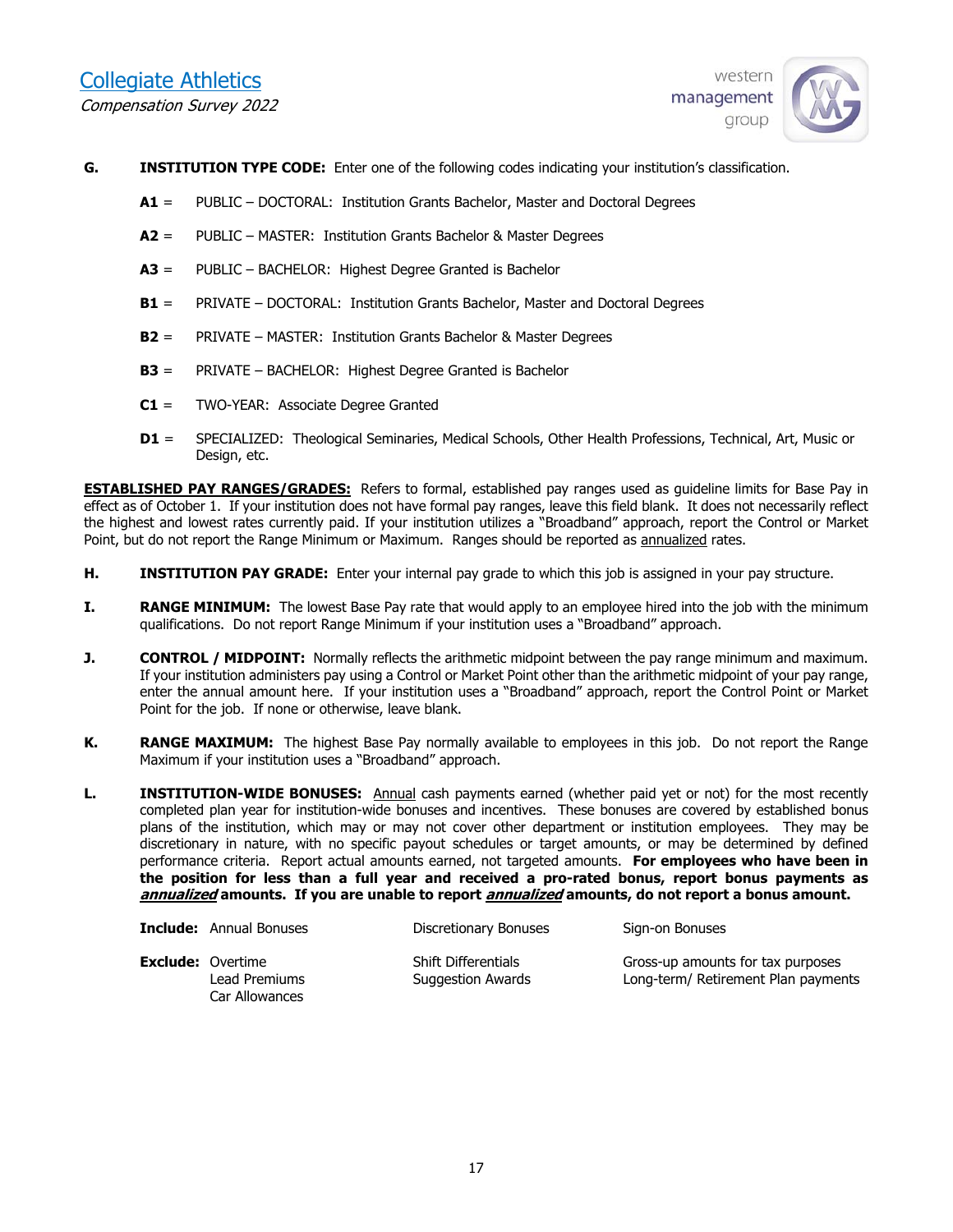

**M. ATHLETICS DEPARTMENT BONUSES:** Annual cash payments earned (whether paid yet or not) for the most recently completed plan year for bonuses and incentives specific to the Athletics Department. These are payments made by the institution for Athletics-related activities and events that are performed outside of the normal scope of the employee's regular duties. Pay for these activities and/or events is not included in the employee's regular salary or any other institution-wide bonus plan.

| <b>Include:</b> League Title Bonuses<br>Event Appearance Pay<br><b>Bowl Bonuses</b> | Radio/TV Show Appearance Pay (paid by the institution)<br>Additional Summer Camp Pay (not included in regular contract) |                                                                          |  |  |  |  |
|-------------------------------------------------------------------------------------|-------------------------------------------------------------------------------------------------------------------------|--------------------------------------------------------------------------|--|--|--|--|
| <b>Exclude:</b> Annual Bonuses<br>Overtime                                          | Discretionary Bonuses<br><b>Shift Differentials</b>                                                                     | Gross-up amounts for tax purposes<br>Long-term/ Retirement Plan payments |  |  |  |  |
| Lead Premiums<br>organizations                                                      | Sign-On Bonuses                                                                                                         | Payments made by outside                                                 |  |  |  |  |
| Car Allowances                                                                      | Non-Cash Perks or Gratuities                                                                                            |                                                                          |  |  |  |  |

**N. THIRD-PARTY INCOME:** Annual cash payments received in the most recently completed fiscal year from firms or organizations outside of the institution for services rendered that are directly related to the employee's position at the institution. Enter the amount as reported to the NCAA in the institution's EADA report. Do not report amounts not reported to the NCAA by the institution.

| <b>Include:</b> Event Appearance Pay | Radio/TV Show Appearance Pay Consulting Fees |  |
|--------------------------------------|----------------------------------------------|--|
| Endorsement Fees                     | Additional Summer Camp Pay                   |  |

- **Exclude:** Bonuses and Incentives Paid by the Institution Non-cash Perks or Gratuities
- **O. ACTUAL ANNUAL BASE PAY:** Enter the ACTUAL ANNUAL base pay, regardless of FTE. For coaches, report the "contract" or "assignment" pay amount for the current fiscal year or season. For other Athletics Department positions, report the actual annualized pay as of 1 October 2021. MAY BE LEFT BLANK IF COLUMNS **Q** (NUMBER OF MONTHS WORKED) AND **R** (HOURLY PAY RATE) ARE COMPLETED.
- **P. PERCENT FTE WORKED:** Enter the percentage of full-time equivalent time worked per week. For example, in a 40 hour full-time week, an employee who works 40 hours would be reported as 100.0 (100%), and employee who works 20 hours would be reported as 50.0 (50%). If your institution uses an FTE other than 40 hours per week (such as 35 hours), calculate the percentage based on your FTE. MAY BE LEFT BLANK IF COLUMNS **Q** (NUMBER OF MONTHS WORKED) AND **R** (HOURLY PAY RATE) ARE COMPLETED.
- **Q. NUMBER OF MONTHS WORKED:** Enter the number of months the employee is scheduled to work, either for the current contract or assignment, or in the current fiscal year.
- **R. HOURLY PAY RATE:** Enter the HOURLY base pay rate, either as of 1 October 2021 or as specified by the employee's current contract or assignment. MAY BE LEFT BLANK IF COLUMNS **O** (ACTUAL ANNUAL BASE PAY) AND **P** (PERCENT FTE WORKED) ARE COMPLETED.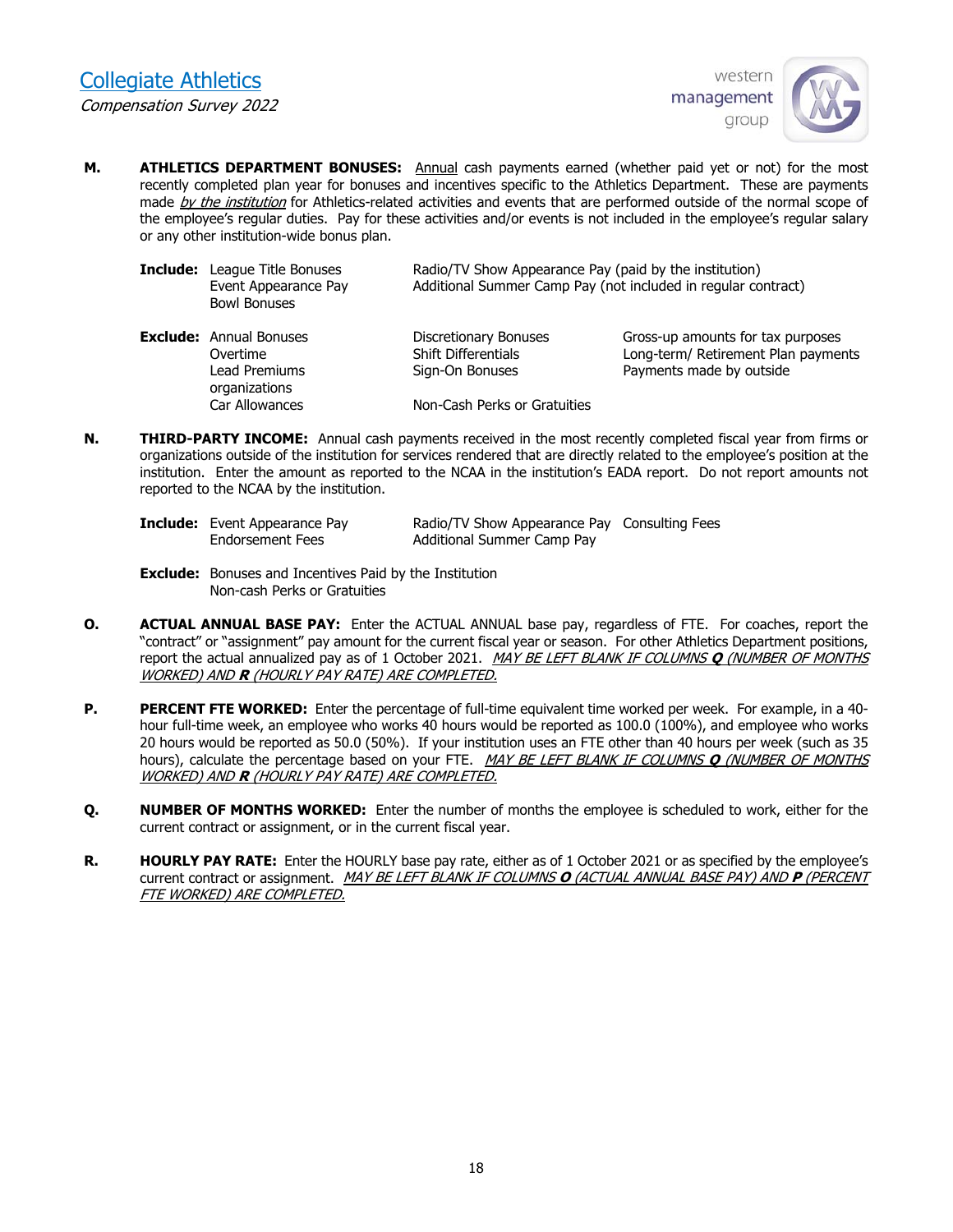

**PERKS RECEIVED FROM THE INSTITUTION:** Refers to perquisites provided by the institution. Enter Y if the employee currently receives the perk, N if the employee does not receive the perk. Do not report any perks provided by outside organizations.

- **S. AUTOMOBILE PROVIDED:** Refers to automobiles that are owned, leased or rented by the institution for the employee's use.
- **T. AUTOMOBILE ALLOWANCE:** Refers to an allowance that is provided to the employee for the purchase, lease or rental of an automobile of the employee's choice.
- **U. CLUB MEMBERSHIP:** Refers to country club, fitness club or other club membership costs either paid for by the institution or costs reimbursed to the employee.
- **V. HOUSING PROVIDED:** Refers to housing that is owned, leased or rented by the institution for the employee's use.
- **W. HOUSING ALLOWANCE:** Refers to an allowance that is provided to the employee for the purchase, lease or rental of housing.
- **X. MEALS:** Refers to meals that are either provided by the institution or costs reimbursed to the employee.
- **Y. OTHER:** Refers to other perquisites provided by the institution, such as clothing allowances, computer equipment, cell phones, first-class air travel, etc. Do not include cash bonuses and incentives, overtime pay, shift differentials, relocation expenses, long-term / retirement plan payments, medical coverage, deferred compensation or perks provided by outside organizations.
- **Z. ANNUAL VALUE OF PERKS:** Enter the annual cash value of perks provided *by the institution* for the last fiscal year.

| <b>Include:</b> Automobiles Provided                                                               | Automobile Allowances                                          | Club Memberships           |
|----------------------------------------------------------------------------------------------------|----------------------------------------------------------------|----------------------------|
| Housing                                                                                            | Meal Allowances                                                | <b>Clothing Allowances</b> |
| <b>Exclude:</b> Cash Bonuses and Incentives<br><b>Relocation Expenses</b><br>Deferred Compensation | Overtime Pay<br>Medical Coverage<br><b>Shift Differentials</b> |                            |

- **AA. BENEFITS FRINGE RATE:** Enter the cost of benefits as a percent of base salary. Leave blank if the employee is not eligible for or does not receive benefits.
- **AB. SURVEY RECORD NUMBER:** Enter a unique record number assigned to the line of data which enables internal tracking and verification of the pay information reported to the survey. This can be as simple as a number sequence starting at 1 for the first record, and indexing up to the full count of records being submitted.

You may use any scheme meeting your own needs which will allow you to associate the data with your own employees and provide for easy reference should we need to contact you to clarify, audit, or verify your input data. **DO NOT submit Social Security Number, Employee ID, Payroll ID, or any other personally-identifiableinformation which you would consider confidential, or could in any way compromise the confidentiality of the individual pay data reported for your employees.** 

- AC. GENDER: Enter a valid Gender Code for the employee. This field is optional, not required.
	- **F** = Female
	- **M** = Male
- **AD. WORKPLACE ZIP CODE:** Enter the 5 digit Postal ZIP Code of the **WORKPLACE LOCATION** of the employee.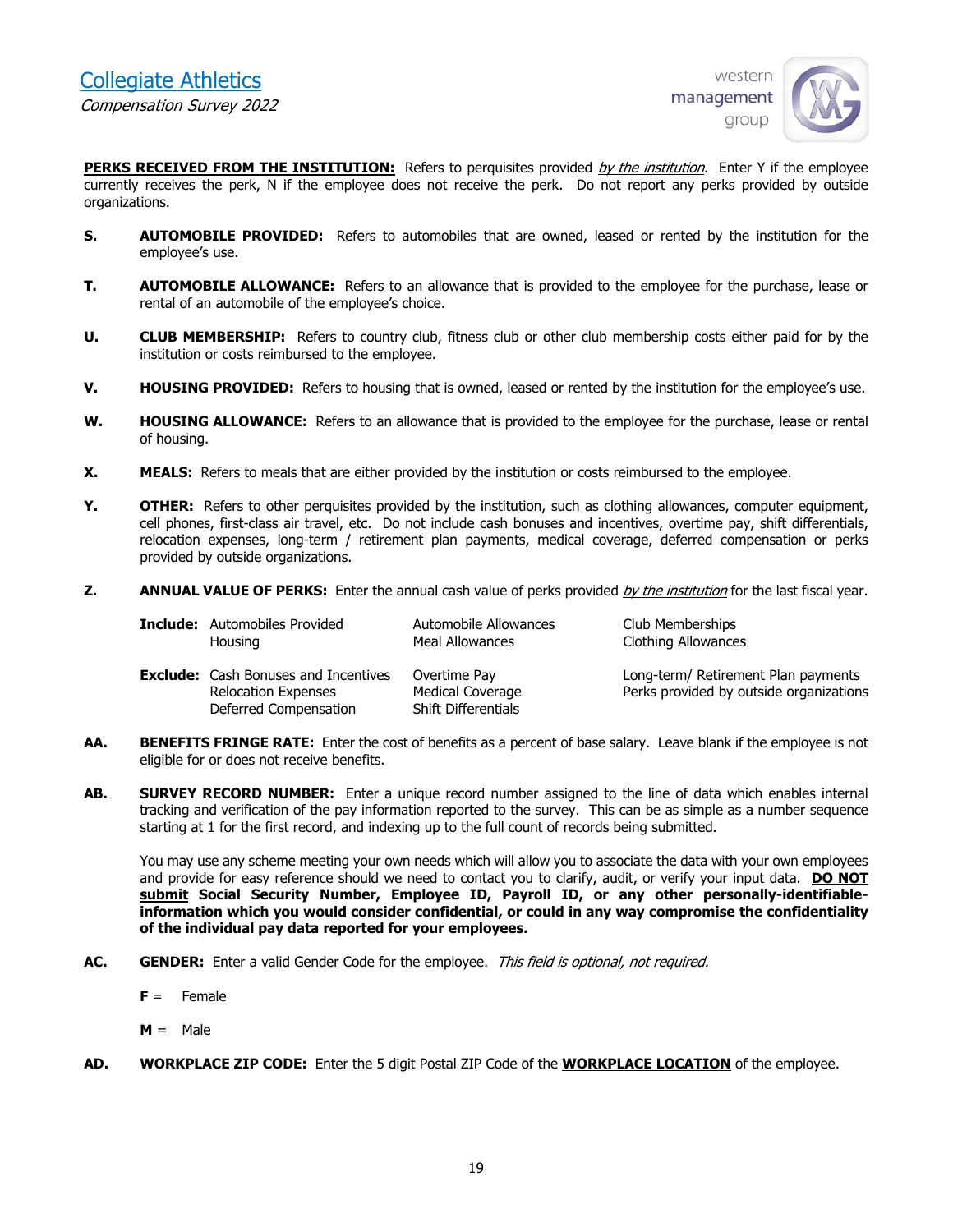

**NON-**

## SURVEY JOBS INDEX

## **COACHING POSITIONS**

| <b>FOOTBALL</b>                 | <b>JOB CODE</b> |
|---------------------------------|-----------------|
| Head Coach                      | 2001            |
| Offensive Coordinator           | 2002            |
| Defensive Coordinator           | 2003            |
| Assistant Coach $#1$ *          | 2004            |
| Assistant Coach $#2$ *          | 2005            |
| Assistant Coach $#3$ *          | 2006            |
| Non-Benefited Assistant Coach * | 2008            |

| <b>OTHER SPORTS</b>                  | <b>HEAD</b><br><b>COACH</b> | <b>ASSISTANT</b><br><b>COACH #1</b> | <b>ASSISTANT</b><br><b>COACH #2</b> | <b>ASSISTANT</b><br><b>COACH #3</b> | <b>BENEFITED</b><br><b>ASSISTANT</b><br><b>COACH</b> |
|--------------------------------------|-----------------------------|-------------------------------------|-------------------------------------|-------------------------------------|------------------------------------------------------|
| Baseball - Men's                     | 2010                        | 2011                                | 2012                                | 2013                                | 2014                                                 |
| Basketball - Men's                   | 2015                        | 2016                                | 2017                                | 2018                                | 2019                                                 |
| Basketball - Women's                 | 2020                        | 2021                                | 2022                                | 2023                                | 2024                                                 |
| Crew/Rowing - Lightweight - Men's    | 2025                        | 2026                                | 2027                                | 2028                                | 2029                                                 |
| Crew/Rowing - Lightweight - Women's  | 2030                        | 2031                                | 2032                                | 2033                                | 2034                                                 |
| Crew/Rowing - Lightweight - Combined | 2035                        | 2036                                | 2037                                | 2038                                | 2039                                                 |
| Crew/Rowing - Heavyweight - Men's    | 2040                        | 2041                                | 2042                                | 2043                                | 2044                                                 |
| Crew/Rowing - Heavyweight - Women's  | 2045                        | 2046                                | 2047                                | 2048                                | 2049                                                 |
| Crew/Rowing - Heavyweight - Combined | 2050                        | 2051                                | 2052                                | 2053                                | 2054                                                 |
| Equestrian - Combined                | 2055                        | 2056                                | 2057                                | 2058                                | 2059                                                 |
| Fencing - Men's                      | 2060                        | 2061                                | 2062                                | 2063                                | 2064                                                 |
| Fencing - Women's                    | 2065                        | 2066                                | 2067                                | 2068                                | 2069                                                 |
| Fencing - Combined                   | 2070                        | 2071                                | 2072                                | 2073                                | 2074                                                 |
| Field Hockey - Women's               | 2075                        | 2076                                | 2077                                | 2078                                | 2079                                                 |
| Golf - Men's                         | 2080                        | 2081                                | 2082                                | 2083                                | 2084                                                 |
| Golf - Women's                       | 2085                        | 2086                                | 2087                                | 2088                                | 2089                                                 |
| Golf - Combined                      | 2090                        | 2091                                | 2092                                | 2093                                | 2094                                                 |
| Gymnastics - Men's                   | 2095                        | 2096                                | 2097                                | 2098                                | 2099                                                 |
| Gymnastics - Women's                 | 2100                        | 2101                                | 2102                                | 2103                                | 2104                                                 |
| Gymnastics - Combined                | 2105                        | 2106                                | 2107                                | 2108                                | 2109                                                 |
| Ice Hockey - Men's                   | 2110                        | 2111                                | 2112                                | 2113                                | 2114                                                 |
| Ice Hockey - Women's                 | 2115                        | 2116                                | 2117                                | 2118                                | 2119                                                 |

**\* See page 23 for Assistant Coach leveling criteria.**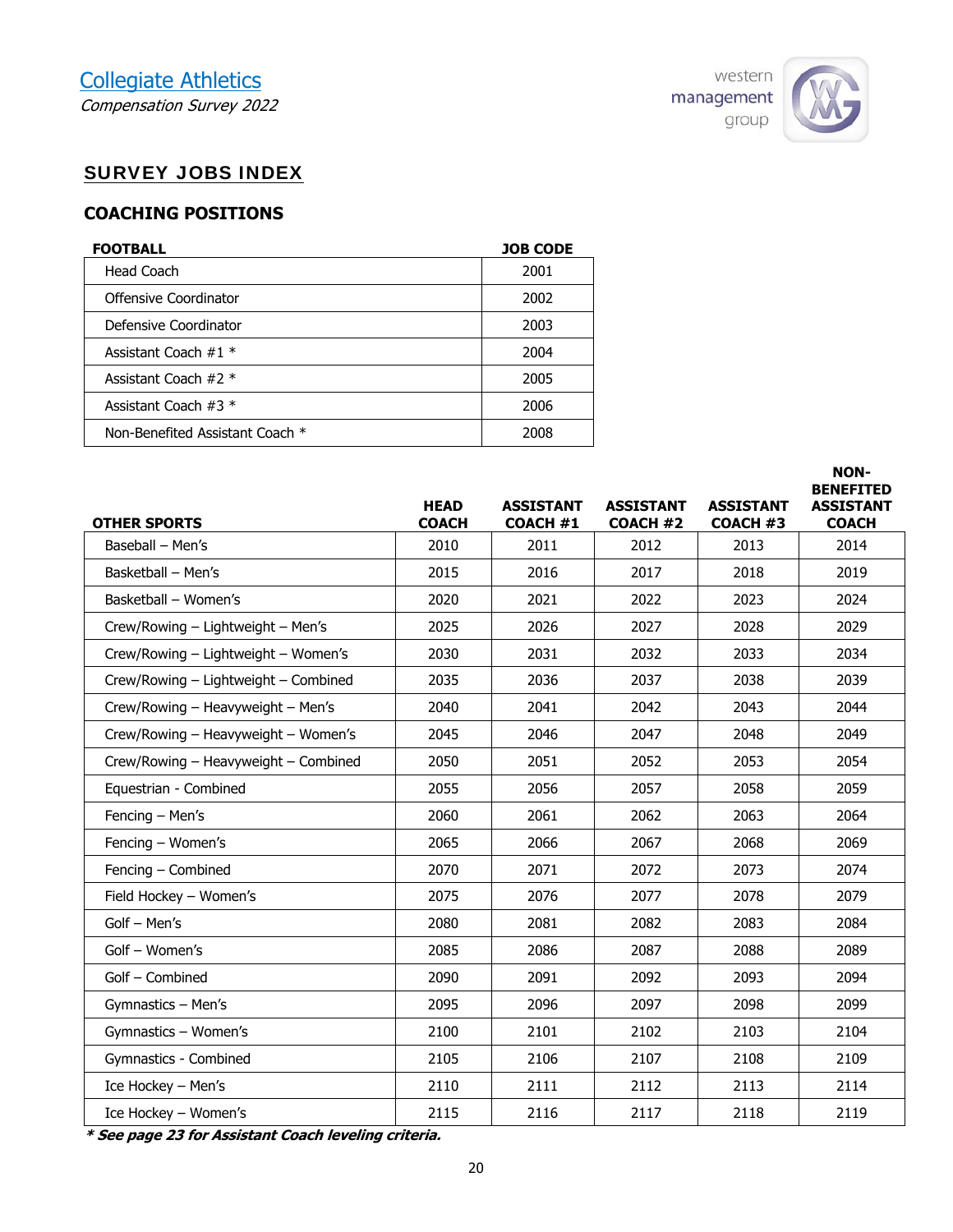## Collegiate Athletics Compensation Survey 2022



## SURVEY JOBS INDEX

## **COACHING POSITIONS**

| <b>OTHER SPORTS</b>                  | <b>HEAD</b><br><b>COACH</b> | <b>ASSISTANT</b><br><b>COACH #1</b> | <b>ASSISTANT</b><br><b>COACH #2</b> | <b>ASSISTANT</b><br>COACH #3 | <b>NON-</b><br><b>BENEFITED</b><br><b>ASSISTANT</b><br><b>COACH</b> |
|--------------------------------------|-----------------------------|-------------------------------------|-------------------------------------|------------------------------|---------------------------------------------------------------------|
| $LaCrosse - Men's$                   | 2120                        | 2121                                | 2122                                | 2123                         | 2124                                                                |
| LaCrosse - Women's                   | 2125                        | 2126                                | 2127                                | 2128                         | 2129                                                                |
| Sailing - Men's                      | 2130                        | 2131                                | 2132                                | 2133                         | 2134                                                                |
| Sailing - Women's                    | 2135                        | 2136                                | 2137                                | 2138                         | 2139                                                                |
| Sailing - Combined                   | 2140                        | 2141                                | 2142                                | 2143                         | 2144                                                                |
| Skiing - Men's                       | 2145                        | 2146                                | 2147                                | 2148                         | 2149                                                                |
| Skiing - Women's                     | 2150                        | 2151                                | 2152                                | 2153                         | 2154                                                                |
| Skiing - Combined                    | 2155                        | 2156                                | 2157                                | 2158                         | 2159                                                                |
| Soccer - Men's                       | 2160                        | 2161                                | 2162                                | 2163                         | 2164                                                                |
| Soccer - Women's                     | 2165                        | 2166                                | 2167                                | 2168                         | 2169                                                                |
| Softball - Women's                   | 2170                        | 2171                                | 2172                                | 2173                         | 2174                                                                |
| Squash - Men's                       | 2175                        | 2176                                | 2177                                | 2178                         | 2179                                                                |
| Squash - Women's                     | 2180                        | 2181                                | 2182                                | 2183                         | 2184                                                                |
| Squash - Combined                    | 2185                        | 2186                                | 2187                                | 2188                         | 2189                                                                |
| Swimming/Diving - Men's              | 2190                        | 2191                                | 2192                                | 2193                         | 2194                                                                |
| Swimming/Diving - Women's            | 2195                        | 2196                                | 2197                                | 2198                         | 2199                                                                |
| Swimming/Diving - Combined           | 2200                        | 2201                                | 2202                                | 2203                         | 2204                                                                |
| Tennis - Men's                       | 2205                        | 2206                                | 2207                                | 2208                         | 2209                                                                |
| Tennis - Women's                     | 2210                        | 2211                                | 2212                                | 2213                         | 2214                                                                |
| Tennis - Combined                    | 2215                        | 2216                                | 2217                                | 2218                         | 2219                                                                |
| Track/Field/Cross Country - Men's    | 2220                        | 2221                                | 2222                                | 2223                         | 2224                                                                |
| Track/Field/Cross Country - Women's  | 2225                        | 2226                                | 2227                                | 2228                         | 2229                                                                |
| Track/Field/Cross Country - Combined | 2230                        | 2231                                | 2232                                | 2233                         | 2234                                                                |
| Volleyball - Men's                   | 2235                        | 2236                                | 2237                                | 2238                         | 2239                                                                |
| Volleyball - Women's                 | 2240                        | 2241                                | 2242                                | 2243                         | 2244                                                                |
| Volleyball - Combined                | 2245                        | 2246                                | 2247                                | 2248                         | 2249                                                                |
| Water Polo - Men's                   | 2250                        | 2251                                | 2252                                | 2253                         | 2254                                                                |
| Water Polo - Women's                 | 2255                        | 2256                                | 2257                                | 2258                         | 2259                                                                |
| Water Polo - Combined                | 2260                        | 2261                                | 2262                                | 2263                         | 2264                                                                |
| Wrestling - Men's                    | 2265                        | 2266                                | 2267                                | 2268                         | 2269                                                                |

**\* See page 23 for Assistant Coach leveling criteria.**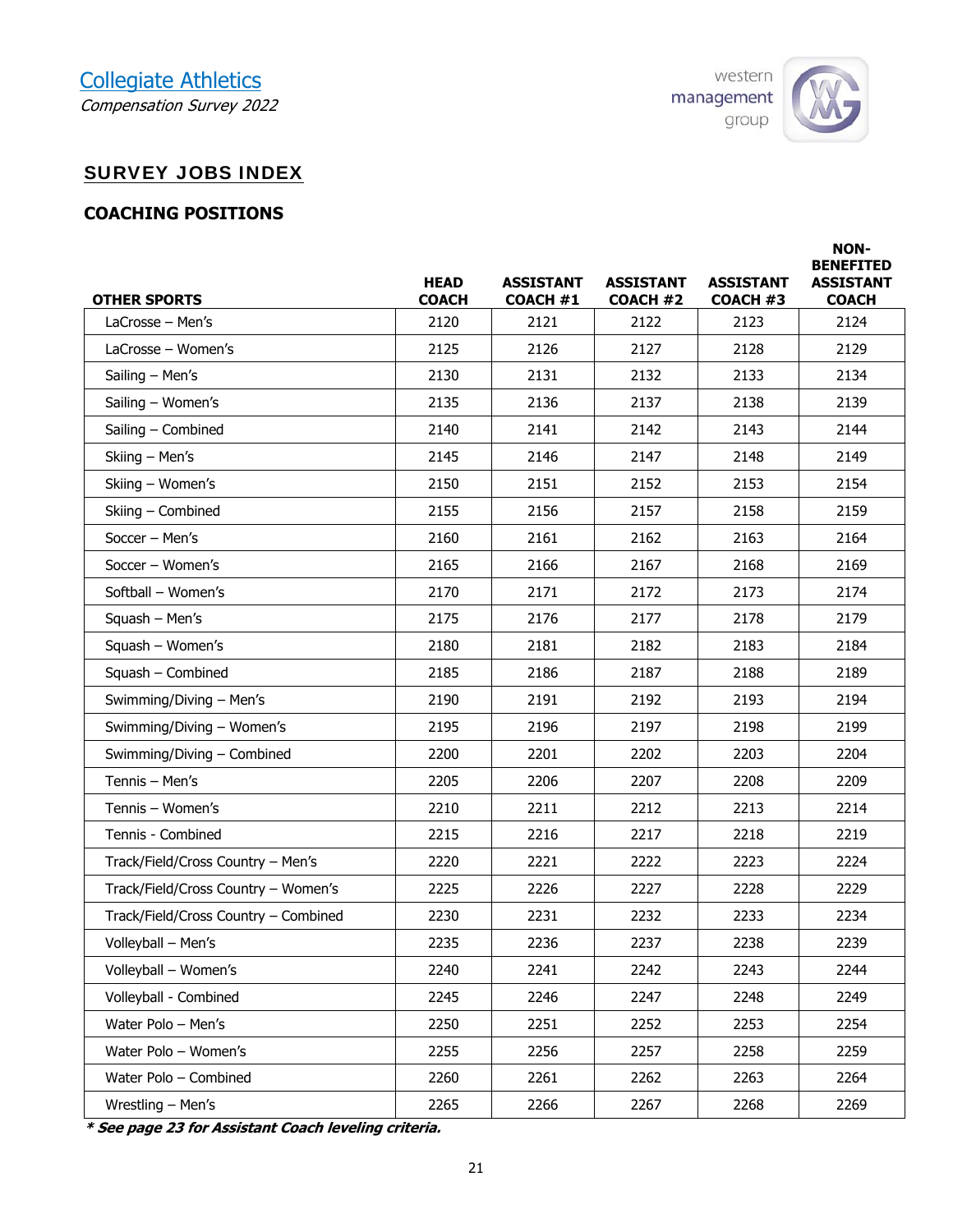

## SURVEY JOBS INDEX

**\*\* Indicates that this position is duplicated in the EduComp Survey. If you are participating in both surveys, please provide data for the EduComp job indicated.** 

#### **ATHLETICS ADMINISTRATION & OPERATIONS**

- 22500 Director, Athletics **\*\*EduComp Job #18050**
- 22501 Associate Director, Athletics **\*\*EduComp Job #18051**
- 22505 Associate Director, Intercollegiate Sports **\*\*EduComp Job #18052**
- 22506 Associate Director, Intramural Sports **\*\*EduComp Job #18053**
- 22510 Head Athletic Trainer **\*\*EduComp Job #18056**
- 22510A Athletic Trainer **\*\*EduComp Job #18057**
- 22511 Assistant Athletic Trainer **\*\*EduComp Job #18058**
- 22512 Strength and Fitness Coach
- 22513 Associate Coach, Strength and Fitness
- 22515 Top Athletic Compliance Administrator
- 22516 Assistant Athletic Compliance Administrator **\*\*EduComp Job #18055**
- 22517 Senior Women's Administrator
- 22518 Sports Operations Administrator
- 22520 Athletics Development Officer
- 22525 Learning Specialist
- 22526 Academic Coordinator/Study Skills Specialist
- 22528 Administrative Specialist
- 22529 Travel Coordinator

#### **ATHLETIC FACILITIES**

- 22530 Director, Athletic Facilities
- 22531 Assistant Director, Athletic Facilities **\*\*EduComp Job #18054**
- 22532 Facilities Manager 1 Large Facilities
- 22533 Facilities Manager 2 Smaller Facilities
- 22534 Director, Equipment Operations
- 22535 Aquatics Facilities Manager
- 22536 Ice Rink Manager
- 22540 Equipment Manager
- 22544 Athletic Attendant (Front Desk Attendant)

#### **MARKETING & COMMUNICATIONS**

- 22560 Top Athletics Communications Administrator
- 22561 Assistant Athletics Communications Administrator
- 22562 Director, Sports Information **\*\*EduComp Job #18059**
- 22563 Assistant Director, Sports Information
- 22566 Top Athletics Marketing Administrator
- 22567 Assistant Athletics Marketing Administrator

### **EVENTS MANAGEMENT**

- 22570 Events Manager
- 22571 Ticketing Manager
- 22572 Events Coordinator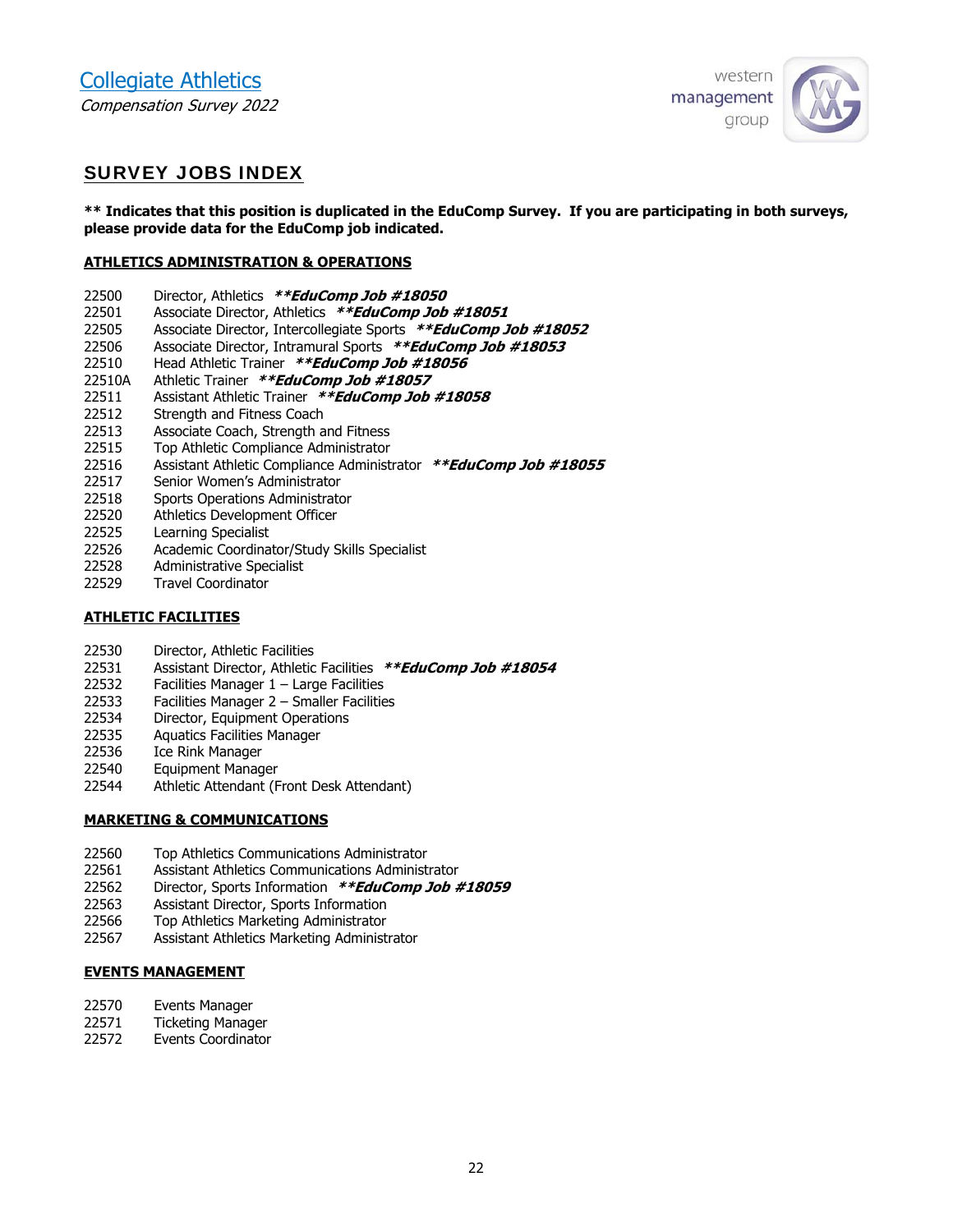

## SURVEY JOB DESCRIPTIONS

**ASSISTANT COACHES -** Refer to pages 20 & 21 for Coach position Job Codes.

#### **ASSISTANT COACH 1**

Requires a Bachelor's Degree and 3 - 5 years coaching experience in sport coached. **Schools without multiple levels of Assistant Coach in any given sport should match to this position.** 

#### **ASSISTANT COACH 2**

Requires a Bachelor's Degree and 1 - 3 years coaching experience in sport coached.

#### **ASSISTANT COACH 3**

Requires a Bachelor's Degree. No previous coaching experience, but knowledge of sport coached required.

#### **ASSISTANT COACH, NON-BENEFIT ELIGIBLE**

Includes only part-time Assistant Coaches that are not eligible for the institution's employee benefit plans.

#### **ATHLETICS ADMINISTRATION & OPERATIONS**

**\*\* Indicates that this position is duplicated in the EduComp Survey. If you are participating in both surveys, please provide data for the EduComp job indicated.** 

#### **22500 DIRECTOR, ATHLETICS \*\*EduComp Job #18050**

Directs the development and operation of all aspects of the Institution's intercollegiate, intramural, recreation, and club athletic programs and facilities. Develops department policies and procedures. Provides strategic direction and establishes short- and long-term planning and goals. Represents department on Institution committees. Oversees departmental fund-raising activities. Represents Institution on external athletic committees. This is the top athletics administrative position. **Education and Experience:** Bachelor's Degree and 8 or more years related experience.

#### **22501 ASSOCIATE DIRECTOR, ATHLETICS \*\*EduComp Job #18051**

Plans and manages all aspects of the department's operation, including administration, personnel, organization, facilities, computerization, and policy. Administers and manages the athletic department's budget and fiscal operations, including the ticket office. Assists in the development of department policies and procedures. Supervises the team support functions including individual travel, lodging and food arrangements for teams on away trips as well as individual contest officials for home events. **Education and Experience:** Bachelor's Degree and 5 - 8 years related experience.

#### **22505 ASSOCIATE DIRECTOR, INTERCOLLEGIATE SPORTS \*\*EduComp Job #18052**

Directs the operational aspects of all intercollegiate programs. Schedules all intercollegiate athletics contests for varsity, junior varsity and freshmen teams. Responsible for compliance with NCAA, ECAC and other League rules and regulations for intercollegiate athletics. Participates in matters involving institution intercollegiate programs and the implementation and establishment of policies related to intercollegiate athletics. Acts as the liaison with the Admissions Department and coordination of the coaches' recruiting of student athletes and admission process.

**Education and Experience:** Bachelor's Degree and 5 - 8 years related experience.

### **22506 ASSOCIATE DIRECTOR, INTRAMURAL SPORTS \*\*EduComp Job #18053**

Directs the operational aspects of club (intramural) programs offered on campus. Plans and schedules intramural sports, physical education and recreational events. Administers and monitors budget. Participates in planning and coordination of programs and policy. Coordinates travel for events and tournaments. Responsible for scheduling and planning locations for these events. **Education and Experience:** Bachelor's Degree and 3 - 5 years related experience.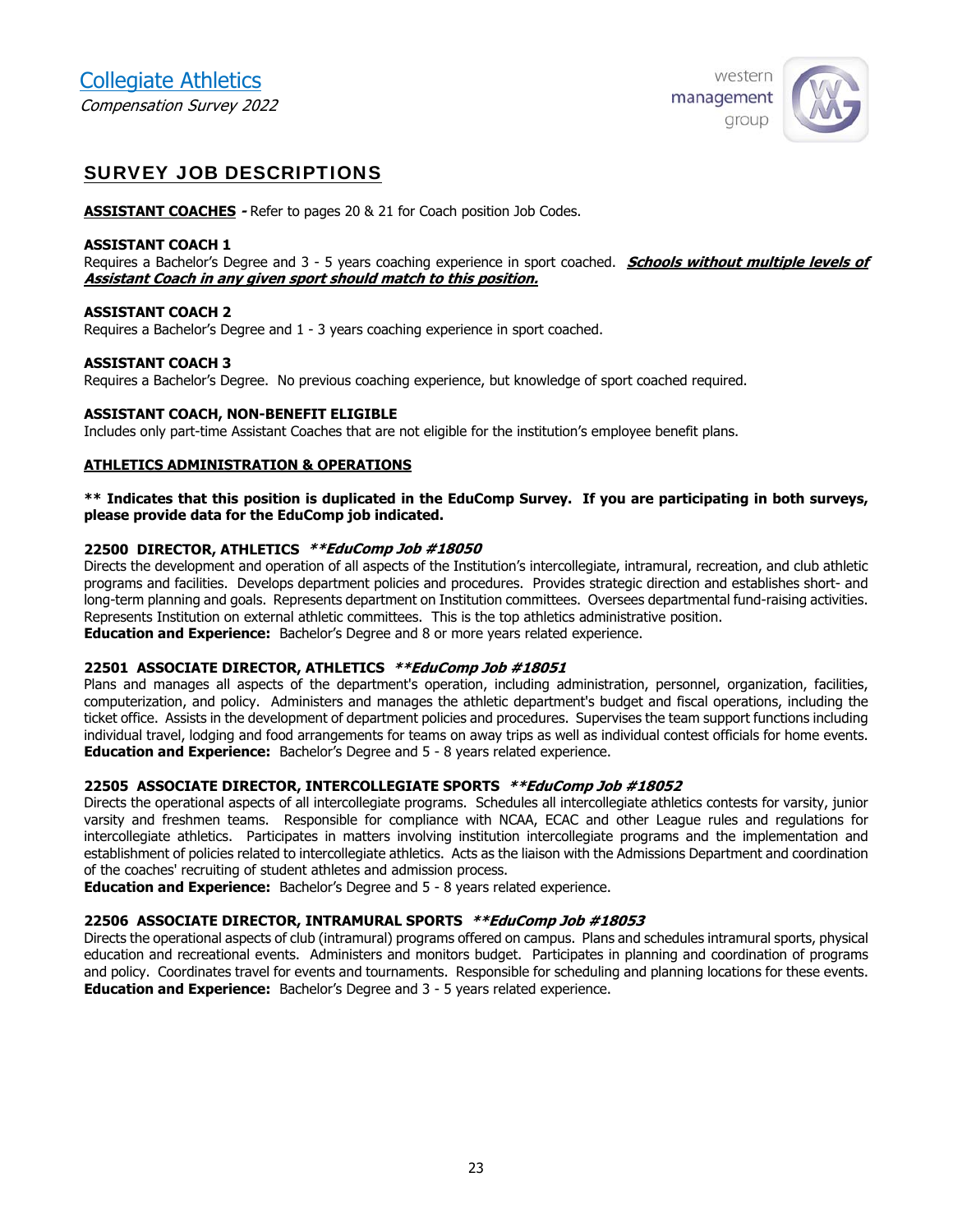Collegiate Athletics Compensation Survey 2022



#### **22510 HEAD ATHLETIC TRAINER \*\*EduComp Job #18056**

Supervises and provides athletic training support for intercollegiate athletics. Provides athletic training services including testing, evaluation, assignment for training regimens, treatment of injuries, rehabilitation and medical referrals. Coordinates team physicals and activities of team physician. Assists in the selection of Team Orthopedic Physician and coordination of weekly orthopedic clinic, and acts as liaison between the Team Orthopedic Physician and the Athletic Program. Provides medical coverage for all home varsity athletic contests and practices, and arranges for athletic training coverage at all away contests. Collaborates with coaching staff in developing conditioning, weight training and nutrition programs for athletes. Advises coaching staff as to daily medical status of injured players. Maintains ultimate responsibility, upon a physician's advice, in determining the athlete's ability to return to participation at any level. Maintains established safety standards. Provides first aid support. Instructs recreation programs. This is a senior-level departmental position.

**Education and Experience:** Bachelor's Degree, preferably in physical therapy or an approved program in athletics training, and 5 - 8 years of related experience. Certification as an athletic trainer.

#### **22510A ATHLETIC TRAINER \*\*EduComp Job #18057**

Provides athletic training support for intercollegiate athletics. Provides athletic training services including testing, evaluation, assignment for training regimens, treatment of injuries, rehabilitation and medical referrals. Works with student athletes to provide care, prevention, treatment and rehabilitation of athletic injuries and illnesses both on campus and at game venues. Provide injury prevention measures such as appliances, braces and devices for control of joint motion and limb protection. Collaborates with physical therapists regarding rehabilitation progress and return-to-play planning of injured athletes. Provides daily injury reports, and reports status and progress of injured athletes to team physicians and coaches. Maintains established safety standards. Provides first aid support. May instruct recreation programs. Works closely with the Head Athletic Trainer to manage, plan, and supervise all aspects of the athletic training program, and acts as Lead in the absence of the Head Athletic Trainer.

**Education and Experience:** Bachelor's Degree, Master preferred, in physical therapy or approved program in athletics training, and 3 - 5 years of related experience. Certification as an athletic trainer required.

#### **22511 ASSISTANT ATHLETIC TRAINER \*\*EduComp Job #18058**

Provides athletic training support for intercollegiate athletics. Provides athletic training services including testing, evaluation, assignment for training regimens, treatment of injuries, rehabilitation and medical referrals. Works with student athletes to provide care, prevention, treatment and rehabilitation of athletic injuries and illnesses both on campus and at game venues. Provide injury prevention measures such as appliances, braces and devices for control of joint motion and limb protection. Collaborates with physical therapists regarding rehabilitation progress and return-to-play planning of injured athletes. Provides daily injury reports, and reports status and progress of injured athletes to team physicians and coaches. Maintains established safety standards. Provides first aid support.

**Education and Experience:** Bachelor's Degree, Master preferred, in physical therapy or approved program in athletics training, and 1 - 3 years of related experience. Certification as an athletic trainer required.

#### **22512 STRENGTH AND FITNESS COACH**

Plans, administers and manages strength training programs for the University's intercollegiate teams and recreational sport participants. Manages departmental weight facilities. Formulates, recommends and implements policies relevant to weight facility access and equipment utilization. Monitors all departmental weight training facilities for condition and safety of equipment. Assists coaches in developing weight training programs, designs team and individual weight programs. Develops curriculum content for instructional classes in weight training and provides in-service education for instructors.

**Education and Experience:** Bachelor's Degree in Physical Education, Exercise Physiology or a related field. Two years experience as a weight/strength coach at the college level, or equivalent combination of education and experience. Certification as a strength and conditioning specialist (CSCS).

#### **22513 ASSOCIATE COACH, STRENGTH AND FITNESS**

Assists the head strength & conditioning coach in all phases of an athletic speed, strength and conditioning program. Assists in the design and implementation of testing programs and sport-specific exercise prescriptions, instructing student-athletes in the proper and safe techniques of Olympic style lifting, plyometrics, speed development drills, conditioning exercises and agility movements; counseling student-athletes in the area of performance enhancement; performing other duties as assigned. Promote injury prevention and performance enhancement through the implementation of sport-specific training techniques. Assists with facility maintenance and supervision.

**Education and Experience:** Bachelor's Degree, Physical Education, Exercise Physiology or a related field preferred, and up to two years experience.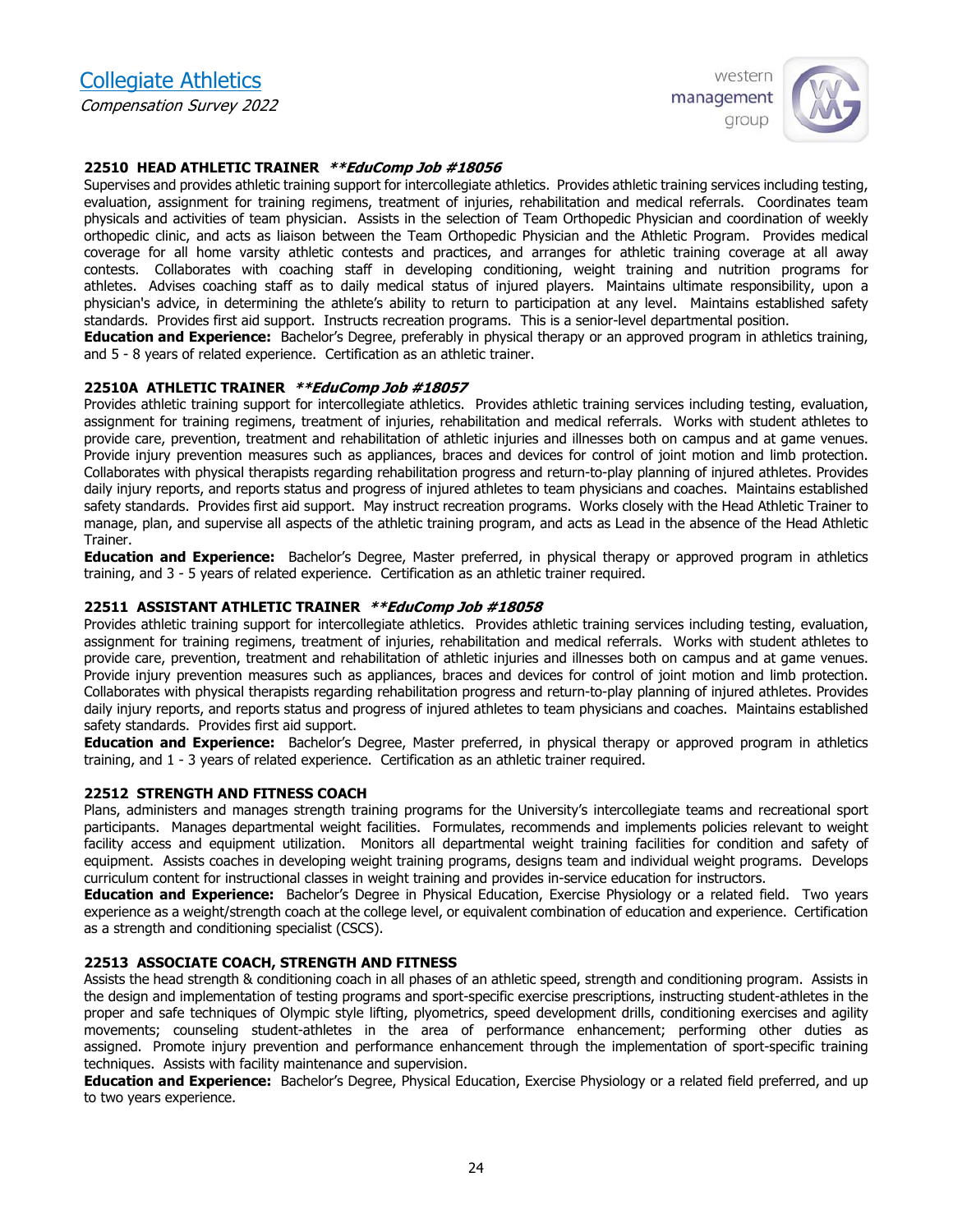

#### **22515 TOP ATHLETIC COMPLIANCE ADMINISTRATOR**

Establishes and administers comprehensive programs and policies to ensure the Institution's compliance with NCAA and other league rules and regulations, and pertinent governmental regulations. Interprets new and changed rules and regulations and determines appropriate actions for compliance. Develops training programs and materials to inform and educate the Institution's staff, coaches, students and athletes about all applicable rules and regulations. Oversees the conduct of audits and reviews to ensure adherence to all policies, procedures, rules and regulations, and determines corrective action.

**Education and Experience:** Bachelor's Degree required, with Master's Degree preferred, and 5 - 8 years related experience.

#### **22516 ASSISTANT ATHLETIC COMPLIANCE ADMINISTRATOR \*\*EduComp Job #18055**

Manages a comprehensive program to ensure compliance with NCAA and other league regulations and policies. Includes satisfactory progress, initial and continuing eligibility, investigating and reporting violations, rules interpretation and rules education as these apply to students, coaches, department administrators, institution administrators and alumni. Contributes to the further development of compliance programs and policies. Manages the conduct of audits and reviews to ensure adherence to all policies, procedures, rules and regulations, and recommends corrective action.

**Education and Experience:** Bachelor's Degree required and 3 - 5 years related experience.

#### **22517 SENIOR WOMEN'S ADMINISTRATOR**

Serves as the Senior Women's Administrator for the Athletic Department. Monitors and directs women's programs in all aspects of program operation, budget planning, resource allocation and scheduling. Advises the Athletic Director on all matters concerning Women's Athletics and gender related issues. Assists the Athletic Director in the planning and implementation of new sports and the monitoring of each existing sport. Approves and monitors practice and competitive schedules. May conduct evaluations of assigned coaches. Oversees the general conduct of the program including but not limited to, player/coach relationships, event management, travel conditions and criteria, competitiveness, and athlete behavior and conduct. Recommends personnel action to the Athletic Director when appropriate. May represent the Athletic Department at conference meetings, NCAA and other activities. Supervises the Athletic Department recruiting activities for all sports. Acts as the primary academic administrator for the Athletic Department concerning women student athletes. Monitors student athlete academic performance and attendance, and coordinates appropriate action with coaches and student athletes. May directly supervise assigned sports.

**Education and Experience:** Bachelor's Degree and 5 – 7 years related experience, with considerable administrative experience.

#### **22518 SPORTS OPERATIONS ADMINISTRATOR**

Oversees the direct day-to-day operations of a sports program (i.e., Football, Baseball, Basketball, etc.). Organizes team travel, home game events pertaining to players (meals, etc.), annual barbecues, and alumni special events. May serve on alumni, student or other institution committees related to the sports program. Acts as liaison to all on-campus organizations. Assists with monitoring the annual fund in conjunction with the Athletic Alumni Affairs and Development office. Acts as liaison to outside organizations including, but not limited to media (sport information), game day officials, NFL, Player/Agents, Corporate Relations, highlight video company, etc. Assists in the area of recruiting, assisting the recruiting coordinator with official and unofficial visits.

**Education and Experience:** Bachelor's Degree required, with Master's Degree preferred, and 1 - 2 years related experience.

#### **22520 ATHLETICS DEVELOPMENT OFFICER**

Plans and implements fund-raising programs for the Athletics Department. Operates independently and is responsible for prospect identification and solicitation, proposal development, mobilization of outside support, and coordination of internal support activities. Plans and manages special events to involve and cultivate prospects.

**Education and Experience:** Bachelor's Degree and 5 or more years related experience. Specific knowledge of assigned area.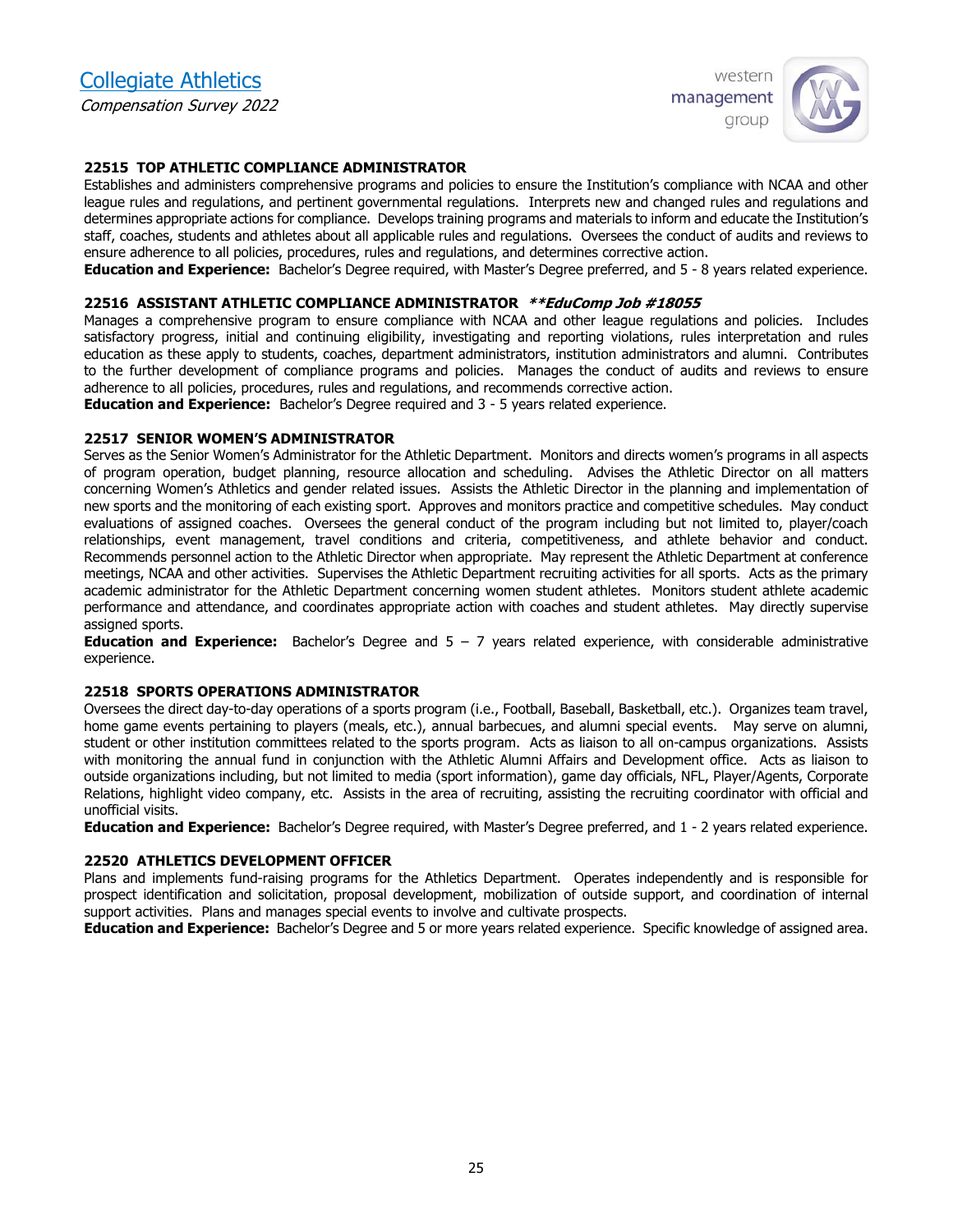

#### **22525 LEARNING SPECIALIST**

Reviews background information and current academic functioning of referred student athletes to determine if specialized assistance is needed. Schedules comprehensive psycho-educational testing, or if testing is not appropriate recommends other resources or strategies that will address the needs of the student. Reviews and discusses recommendations with students, monitors the progress of the testing process, and monitors the utilization of academic accommodations for eligible students. Schedules summer academic screening and informs student athletes of recommended comprehensive testing, and evaluates recommendations resulting from test results and assessments. Generates reports for other department or institution staff as appropriate. Develops individualized learning profiles for identified student athletes, coordinates with other internal and external constituencies to design comprehensive learning support systems, and monitors student progress. Educates coaching staff about learning disabilities or differences, testing procedures and academic accommodation procedures. Provides basic knowledge to staff and appropriate institution personnel on identifying signs of potential learning difficulties and effective strategies to address specific learning profiles.

**Education and Experience:** Master's Degree, preferably in Special Education or Clinical Psychology, and 2 – 5 years related experience.

#### **22526 ACADEMIC COORDINATOR/STUDY SKILLS SPECIALIST**

Provides special support services to assigned student athletes with identified learning disabilities or other learning needs. Collaborates with academic entities in addressing specific learning needs. Coordinates with internal and external constituencies to design educational plans and monitors the progress of identified students. Provides individual or group instruction on study skills, self-assessment and learning strategies. Oversees and monitors study hall programs Teaches staff how to best utilize information to assist identified student athletes. Assists students with academic and personal problem resolution. Maintains detailed documentation and records and ensures adherence to NCAA, ACC and institution rules and regulations, submitting documentation as required by these bodies.

**Education and Experience:** Master's Degree, preferably in Special Education or Counseling, and 2 – 4 years related experience.

#### **22528 ADMINISTRATIVE SPECIALIST**

Performs complex administrative duties for the Athletics Department. Acts as liaison with internal and external groups/offices/constituents. Compiles data, statistics and other information and prepares reports. Prepares materials for meetings, lectures, etc. Administers events and special projects. Ensures regulatory or internal policy compliance for special projects or ongoing programs.

**Education and Experience**: Bachelor's Degree or equivalent and 3 - 5 years of related experience.

#### **22529 TRAVEL COORDINATOR**

Makes all team and individual travel arrangements for the Athletics Department. Meets with the coach or traveler to determine needs of the trip. Completes travel arrangements within assigned budget. Negotiates contracts with hotel, air, and ground transportation vendors. Coordinates meal and miscellaneous expense money. Tracks, maintains and records all purchase orders, credit card accounts, invoices, reimbursements and payments and donations received.

**Education and Experience:** Associate Degree or equivalent and 3 - 5 years related experience.

#### **ATHLETIC FACILITIES**

#### **22530 DIRECTOR, ATHLETICS FACILITIES**

Directs the use, operation, and maintenance of all Institution athletic facilities and fields including stadiums, arenas, gymnasiums, pools, rinks and boathouses. Oversees the administration of all events and establishes facilities revenue goals. Establishes long-range planning for the facilities, identifies, assesses and addresses short- and long-term program needs in conjunction with staff members and coaches, and plans for and recommends technology improvements.

**Education and Experience:** Bachelor's Degree required, with Master's Degree preferred, and 8 or more years experience in facility and operation management. Athletic facility administration and operations experience desired.

#### **22531 ASSISTANT DIRECTOR, ATHLETIC FACILITIES \*\*EduComp Job #18054**

Responsible for the day-to-day use and operation of all institution athletic facilities including buildings, boat houses, equipment, outdoor playing fields and courts, and surrounding grounds. Oversees the administration and scheduling of intercollegiate and non-intercollegiate events. Establishes and communicates policies on facility and operational issues, including camps. Assists in the development of and manages facilities and events budget.

**Education and Experience:** Bachelor's Degree required, with Master's Degree preferred, and 5 - 7 years experience in facilities and operations management. Athletic facility administration and operations experience desired.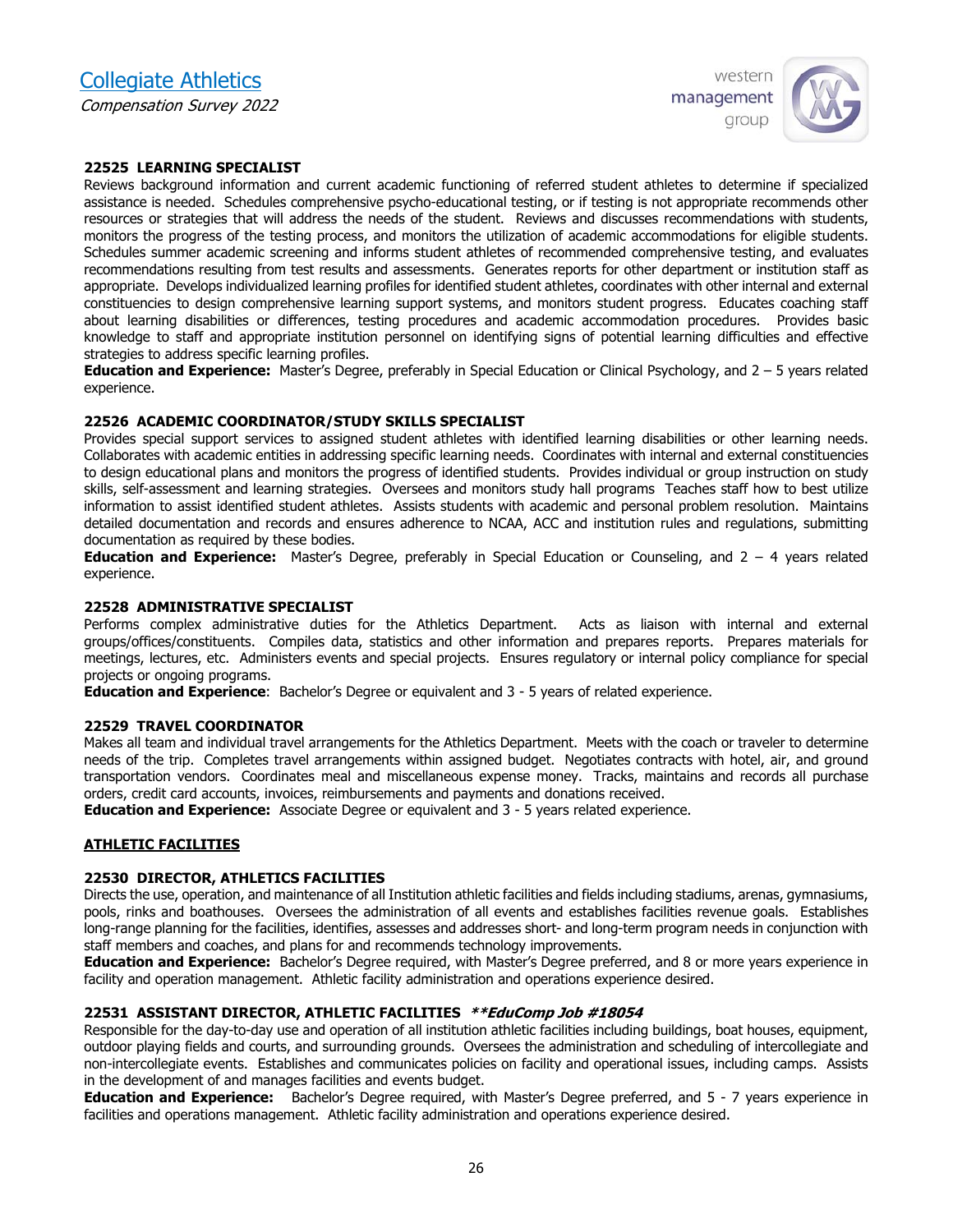# Collegiate Athletics

Compensation Survey 2022



#### **22532 FACILITIES MANAGER 1 – LARGE FACILITIES**

Manages one or more athletic facilities, stadiums or arenas. Plans and manages the scheduling of all events and programs for the facilities. Responsible the management of special events and facility rentals. Plans and schedules all maintenance and repair work for assigned facilities. Estimates budget requirements for assigned areas of responsibility. Coordinates the use of assigned athletic facilities for summer camps. Serves as the Facilities Event Manager for all large rental events and assigned intercollegiate events. Develops and implements facility policies regarding safety, security, liability, maintenance, ADA, budget and personnel. NOTE: See below for Aquatics and Ice Rink facilities management.

**Education and Experience:** Bachelor's Degree required. Minimum of 5 years facilities management experience, with athletic facility management preferred.

#### **22533 FACILITIES MANAGER 2 – SMALLER FACILITIES**

Manages one or more smaller athletic facilities or fields. Plans and manages the scheduling of all events and programs for the facilities. Responsible the management of special events and facility rentals. Plans and schedules all maintenance and repair work for assigned facilities. Estimates budget requirements for assigned areas of responsibility. Coordinates the use of assigned athletic facilities for summer camps. Serves as the Facilities Event Manager for all rental events and assigned intercollegiate events. Develops and implements facility policies regarding safety, security, liability, maintenance, ADA, budget and personnel. NOTE: See below for Aquatics and Ice Rink facilities management.

**Education and Experience:** Bachelor's Degree required. Minimum of 3 years facilities management experience, with athletic facility management preferred.

#### **22534 DIRECTOR, EQUIPMENT OPERATIONS**

Directs, plans, organizes and implements the functions required to efficiently manage the Athletics Department equipment operations. Formulates and implements equipment policies and procedures, including the issuing of equipment, inventory controls, storeroom access and usage, locker issues, laundry services and equipment travel and security. Meets with coaches to determine equipment and apparel needs, researches new innovations and upgrades, and negotiates the purchase of new equipment and apparel. Oversees the equipment fitting program to ensure athlete safety. May interpret and administer contracts with name-brand product providers, ensuring trademark provisions are adhered to and sideline apparel meets contract specifications, and serves as liaison between the institution and the provider. Manages department budget and supervises equipment staff and student help.

**Education and Experience:** Bachelor's Degree is required, Master's Degree preferred, and 5 – 7 years related experience.

#### **22535 AQUATICS FACILITIES MANAGER**

Manages and coordinates activities for pool facilities including scheduling, maintenance, event management, and safety/practice oversight. Teaches and/or oversees the instructional swim program courses including American Red Cross Water Safety swim courses, Lifeguard Training, Water Safety Instructor's Course, CPR for the Professional Rescuer, and Community First Aid. Coordinates and administers existing programs for the Institution such as swim tests, aqua-aerobics, injured athletes and handicapped programs. Hires, trains, and supervises facility staff employees, as well as student and casual lifeguards and swim instructor staff.

**Education and Experience:** Bachelor's Degree required. Minimum of 3 years pool management experience. Coaching experience and current American Red Cross Water Safety Instructor Trainer and Lifeguard Instructor certification preferred.

#### **22536 ICE RINK MANAGER**

Manages and coordinates activities for the ice rink including scheduling, maintenance, event management and management of staff. Negotiates, organizes and directs ice rentals for Institution and community groups. Develops and implements ice rink operational policies. Develops and monitors income projections and operating budgets. Maintains scheduling data and membership lists. Manages necessary repair and maintenance of ice making and maintenance equipment to ensure high-quality ice surface. Coordinates refreshment and merchandise concessions and ensures adequate security coverage for all events. **Education and Experience:** Bachelor's Degree required. Minimum of 3 years athletic facility management experience, with ice rink management experience preferred.

#### **22540 EQUIPMENT MANAGER**

Manages all operations involving athletic equipment for intercollegiate sports. Maintains an inventory of all athletic equipment and keeps records of issuance of equipment to students, coaches and staff. Maintains athletic equipment in proper repair and provides laundry service for athletic clothing. Oversees the packing, storage and unpacking of athletic equipment and clothing for away games. Develops and implements equipment budgets and assists coaches in the acquisition and maintenance of necessary equipment. Oversees the scheduling of locker room facility usage for intercollegiate and visiting teams. **Education and Experience:** Bachelor's Degree and 2 years of experience in athletic equipment management.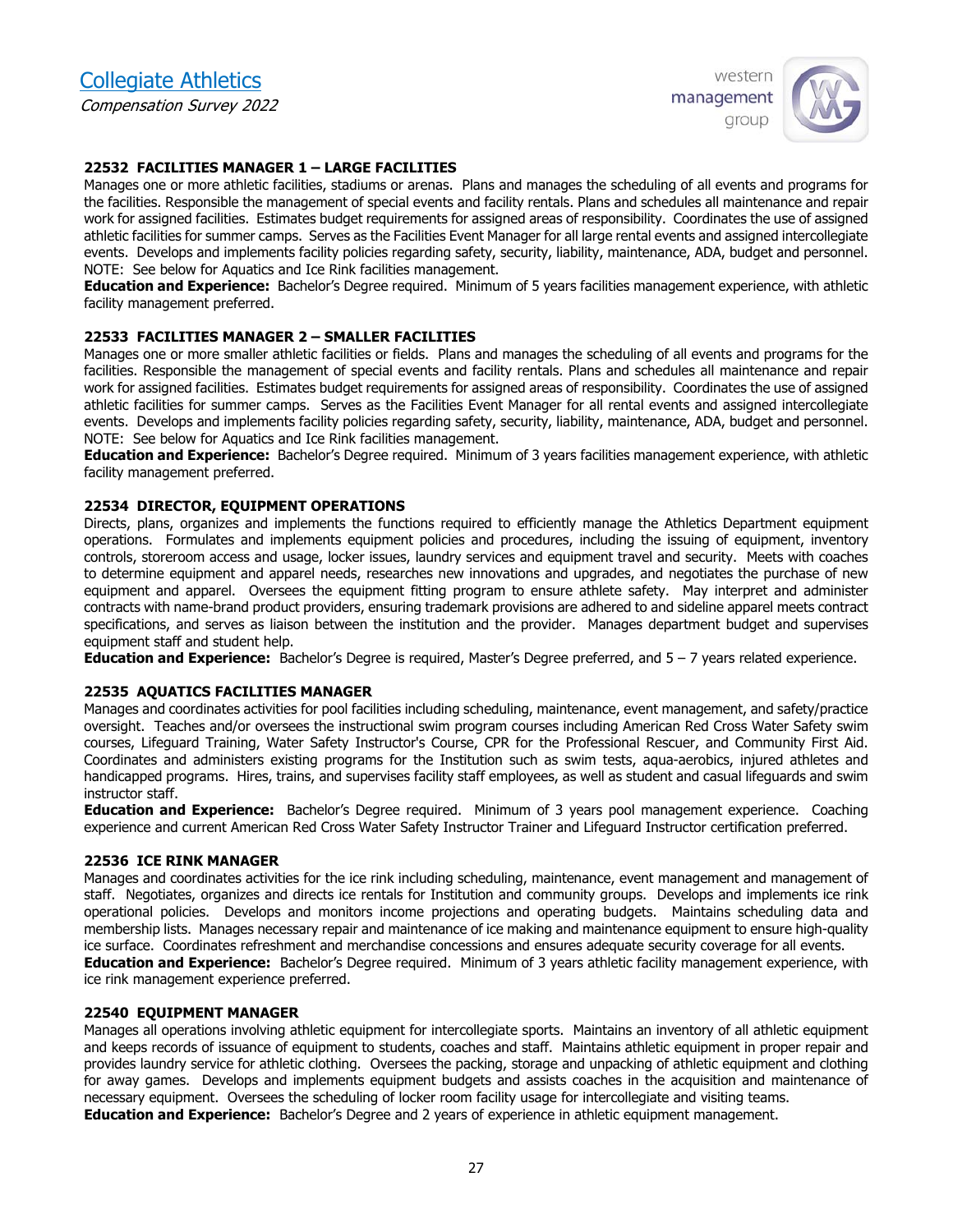

#### **22544 ATHLETIC ATTENDANT (FRONT DESK ATTENDANT)**

Performs checking and general public service duties at a sports or recreation facility. Greets students, recreation users and visitors to the facility and ensures that only eligible persons are using the facility. Answers general questions and provides established policy information in person and over the phone. Issues and ensures return of equipment. Records facility usage and collects guest fees. Reports safety issues or maintenance problems to appropriate personnel.

**Education and Experience:** High school graduate or equivalent. One year of related experience preferred. Athletics experience helpful.

#### **MARKETING & COMMUNICATIONS**

#### **22560 TOP ATHLETIC COMMUNICATIONS ADMINISTRATOR**

Directs the planning, implementation, and supervising of short- and long-range programs of communications, multimedia resources, public information, and public affairs relating to physical education and athletic programs. Represents the Institution at press conferences and other athletic contests and events. Establishes media contacts and negotiates contracts. Oversees the marketing of the Institution's logo and all advertising materials (i.e., press guides, sports programs, etc.). Coordinates athletic communications with the director of the Institution's communications, and serves as a liaison with athletics and communications.

**Education and Experience:** Bachelor's Degree and 5 - 7 years related experience. Experience in an intercollegiate athletics or other sports environment preferred.

#### **22561 ASSISTANT ATHLETICS COMMUNICATIONS ADMINISTRATOR**

Assists in providing media relations and publicity efforts for the institution's athletics programs. Writes, edits, designs and produces media guides, programs, publications and press releases. Travels to scheduled events and oversees media relations at home events. Acts as a liaison between the media and student-athletes/athletic department staff. Manages athletics communications department staff.

**Education and Experience:** Bachelor's Degree and 2 - 4 years related experience. Experience in an intercollegiate athletics or other sports environment preferred.

#### **22562 DIRECTOR, SPORTS INFORMATION \*\*EduComp Job #18059**

Manages the preparation and dissemination news releases, articles, WEB site updates and other communications regarding University athletic games, programs and events. Prepares or supervises the preparation of media guides, programs and brochures for the Athletic Department. Maintains media relations with campus, local, regional, and national correspondents. Coordinates special Athletic Department functions such as news conferences and press parties. May attend home and away games in order to conduct interviews with coaches and athletes.

**Education and Experience:** Bachelor's Degree in Journalism or related field and 4 - 5 years of experience in sports journalism.

#### **22563 ASSISTANT DIRECTOR, SPORTS INFORMATION**

Plans and collects information for and writes news and feature stories for publication and for release to media in publicizing various University athletic games, programs and events. Attends home games and travels with teams in order to conduct interviews with athletes and coaches before, during and after games and events. Researches and develops media guides and game programs. Assists in handling informational requests from various media. Arranges press conferences, coordinating the press, technicians, athletes and coaches. Assists with public relations activities associated with special events and activities. **Education and Experience:** Bachelor's Degree in Journalism or a related field and 1 year of experience in sports journalism.

#### **22566 TOP ATHLETICS MARKETING ADMINISTRATOR**

Directs, designs and implements a comprehensive marketing program to maximize revenue- generating opportunities within the athletics department. Includes identifying market potential, establishing pricing strategies, and developing promotional programs and activities. Estimates potential revenue and establishes revenue goals. Conducts market research and establishes short- and long-term goals. Develops department budget, policies and procedures. Coordinates marketing communications with the Athletic Communications department, and serves as a liaison with marketing and communications. **Education and Experience:** Bachelor's Degree and 5 - 7 years related experience.

#### **22567 ASSISTANT ATHLETICS MARKETING ADMINISTRATOR**

Manages the Institution's athletic marketing programs and assists in the development of new revenue opportunities. Manages the work of the department, which may include responsibility for merchandise sales, ticket sales, parking, events, promotions and camps. Assists in identifying market potential and in establishing revenue goals. Manages the department budget and contributes to the development of department policies and procedures.

**Education and Experience:** Bachelor's Degree and 3 - 5 years related experience.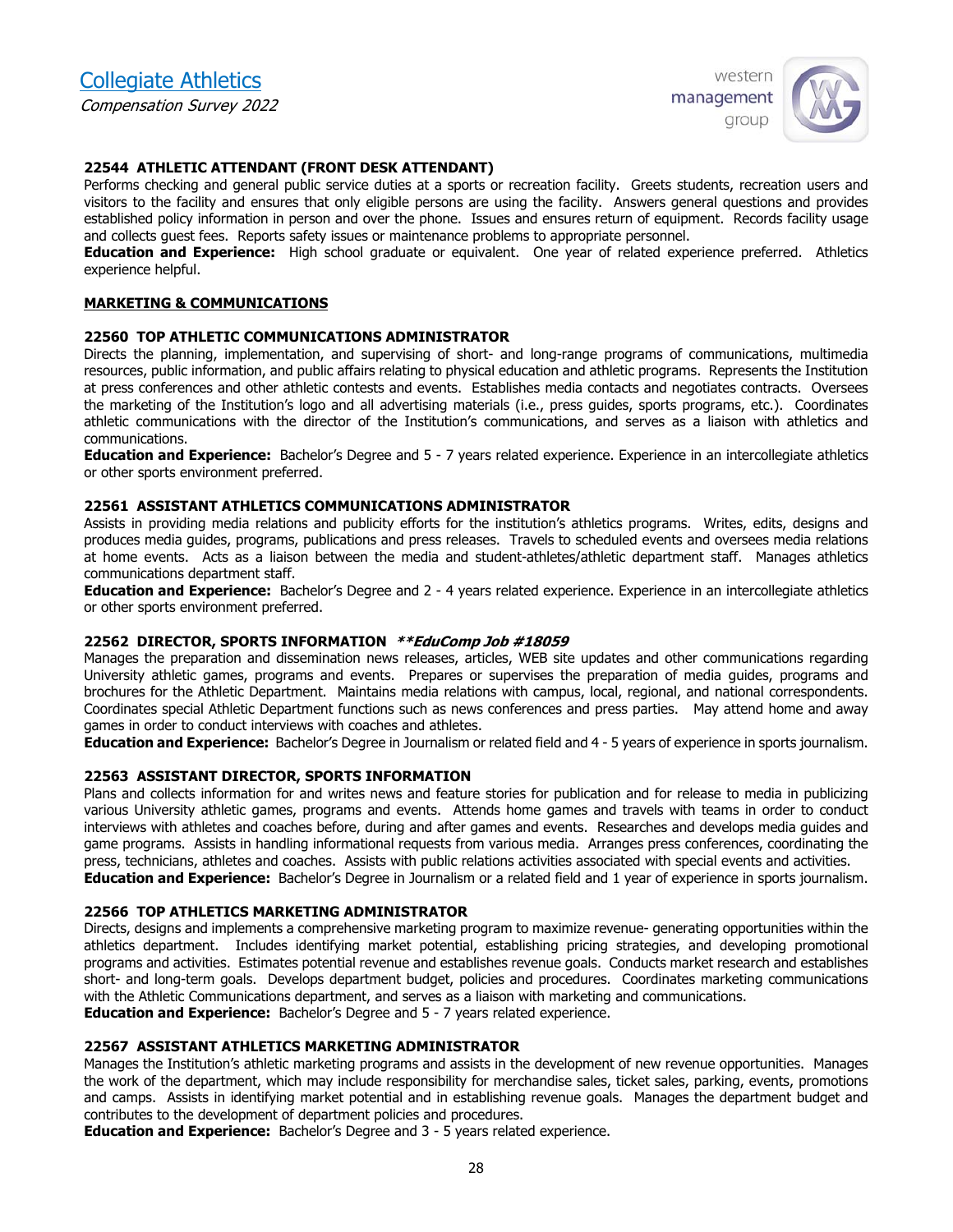

#### **EVENTS MANAGEMENT**

#### **22570 EVENTS MANAGER**

Manages the promotion and scheduling one or more of the Institution's major athletic facilities for intercollegiate and nonintercollegiate events. Markets facilities to promoters and event organizers to attract revenue-generating events. Manages facility rental contractual agreements and establishes financial arrangements. Coordinates with parties involved to identify and meet facility logistical requirements. Manages group ticket sales, refreshment and merchandise concessions, game day fan activities, and plans and implements promotions for Institution and community groups.

**Education and Experience:** Bachelor's Degree required, and 3 - 5 years of related experience, preferably in athletic or sports events management. Master's Degree in sport management or similar discipline highly desirable.

#### **22571 TICKETING MANAGER**

Oversees the complete operation of the athletic ticket office including, but not limited to, the supervision of personnel, maintenance of the ticketing system, production of monthly financial reports and reconciliations, accountability for annual revenue, and customer service quality improvement initiatives. Responsible for the sale, assignment and distribution of season, group, individual, and complimentary tickets for intercollegiate games and other events. Acts as liaison between ticket office and internal and external contacts. Evaluates current ticket prices and revenue trends and makes recommendations regarding pricing for future events. Coordinates and orders all admission tickets and passes. May coordinate promotional advertising.

**Education and Experience:** Bachelor's Degree required, with Business concentration preferred, and 3 - 5 years of administrative experience preferably in ticket sales or related organizational management.

#### **22572 EVENTS COORDINATOR**

Coordinates and makes arrangements for Athletics Department meetings, conferences, seminars and special events. Schedules all events and arranges facilities and other logistics. Negotiates vendor contracts for facilities, transportation, printing, food and beverage, audiovisual equipment, entertainment, etc. May prepare and disseminate informational materials and communications regarding the event. Ensures adherence to budget requirements.

**Education and Experience:** High School graduate, some college preferred, and 1 – 2 years related experience.